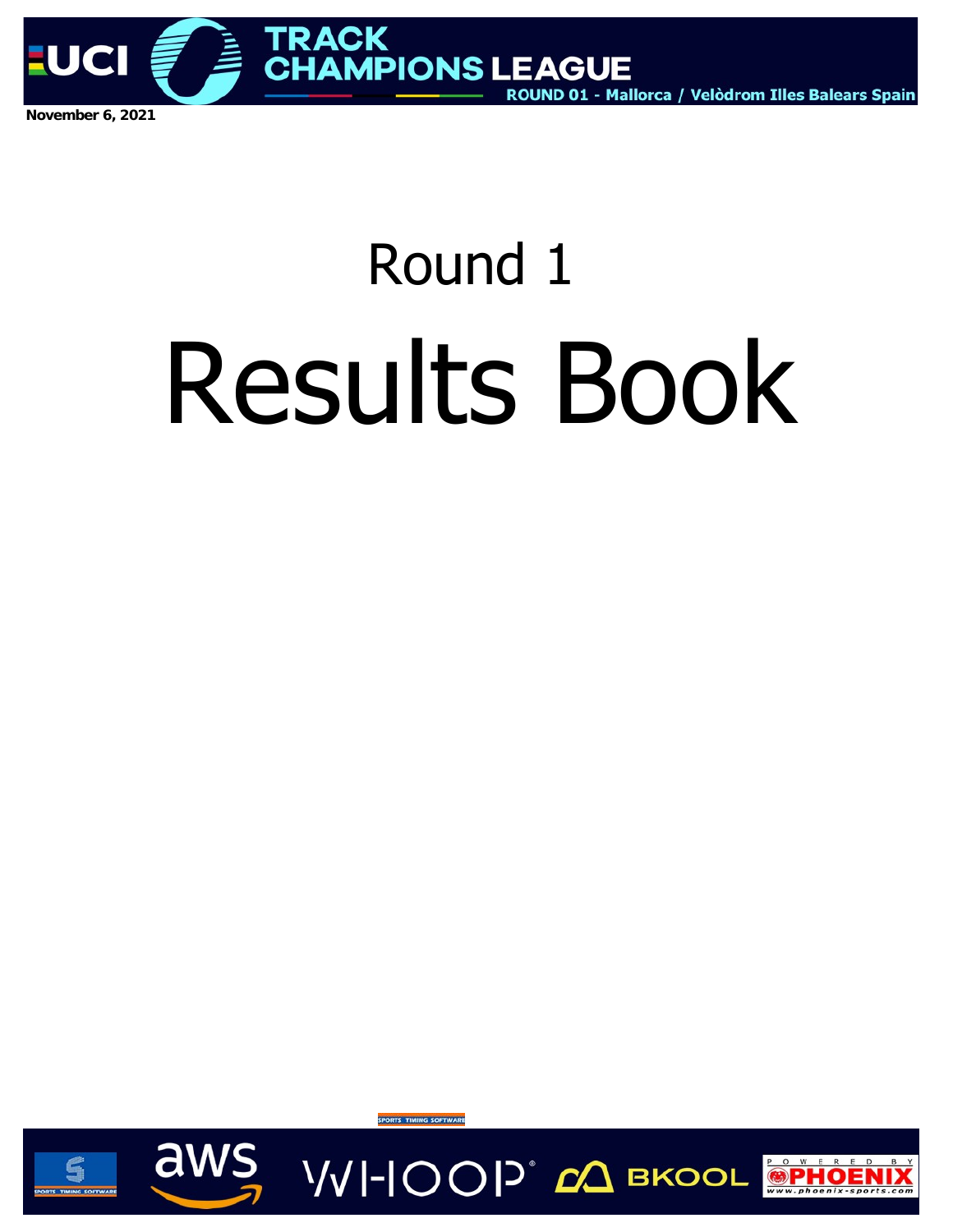

**Communiqué n° 1**

# **Sprint Men**

| Start List / Liste de départ |
|------------------------------|
|------------------------------|

| <b>First Round Heat 6</b> | <b>Bib</b> | <b>Name</b>                      | <b>Team</b>         |
|---------------------------|------------|----------------------------------|---------------------|
|                           | 22         | <b>DMITRIEV Denis</b>            | <b>RUSSIA</b>       |
|                           | 26         | <b>RUDYK Mateusz</b>             | <b>POLAND</b>       |
|                           | 33         | <b>HELAL Rayan</b>               | <b>FRANCE</b>       |
| <b>First Round Heat 5</b> | <b>Bib</b> | <b>Name</b>                      | <b>Team</b>         |
|                           | 27         | TJON EN FA Jair                  | <b>SURINAME</b>     |
|                           | 31         | <b>IAKOVLEV Mikhail</b>          | <b>RUSSIA</b>       |
|                           | 35         | ANGSUTHASAWIT Jai                | <b>THAILAND</b>     |
| <b>First Round Heat 4</b> | <b>Bib</b> | <b>Name</b>                      | <b>Team</b>         |
|                           | 21         | <b>LEVY Maximilian</b>           | <b>GERMANY</b>      |
|                           | 23         | <b>PAUL Nicholas</b>             | TRINIDAD AND TOBAGO |
|                           | 32         | YAMASAKI Kento                   | <b>JAPAN</b>        |
| <b>First Round Heat 3</b> | <b>Bib</b> | <b>Name</b>                      | <b>Team</b>         |
|                           | 25         | SPIES Jean                       | SOUTH AFRICA        |
|                           | 30         | QUINTERO CHAVARRO Kevin Santiago | COLOMBIA            |
|                           | 34         | <b>BOTTICHER Stefan</b>          | <b>GERMANY</b>      |
| <b>First Round Heat 2</b> | <b>Bib</b> | <b>Name</b>                      | <b>Team</b>         |
|                           | 20         | HOOGLAND Jeffrey                 | <b>NETHERLANDS</b>  |
|                           | 24         | <b>LENDEL Vasilijus</b>          | LITHUANIA           |
|                           | 29         | CASTLE Jordan                    | <b>NEW ZEALAND</b>  |
|                           |            |                                  |                     |
| <b>First Round Heat 1</b> | <b>Bib</b> | <b>Name</b>                      | <b>Team</b>         |
|                           | 19         | <b>LAVREYSEN Harrie</b>          | <b>NETHERLANDS</b>  |
|                           | 28         | <b>DERACHE Tom</b>               | <b>FRANCE</b>       |

**VVI-IOOP** ДВКООL

Communiqué approved by the Secretary of the Commissaires Panel

Report printed: 06/11/2021 15:02 15:02

 $\overline{\mathbf{d}}$ 



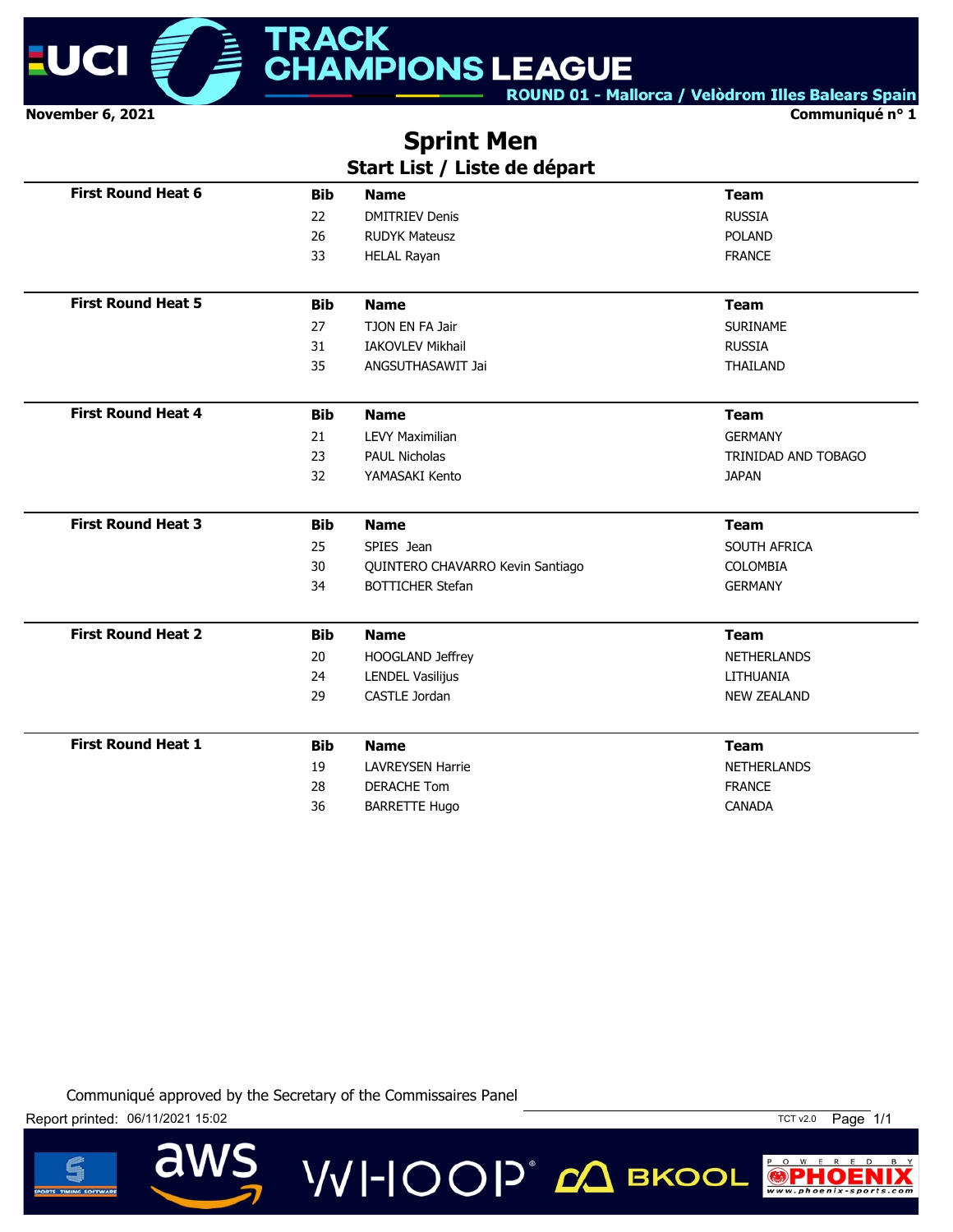

**Communiqué n° 2**

#### **Keirin Women - First Round Start List / Liste de départ**

|                |                          |            | Race distance: 5 laps |                      |
|----------------|--------------------------|------------|-----------------------|----------------------|
|                |                          |            | Heat 1                |                      |
| No.            | <b>Rider</b>             |            | <b>Nation</b>         | <b>Team</b>          |
| 12             | <b>CAPEWELL</b>          | Sophie     | <b>GBR</b>            | <b>GREAT BRITAIN</b> |
| 4              | <b>FRIEDRICH</b>         | Lea        | <b>GER</b>            | <b>GERMANY</b>       |
| 10             | <b>BAYONA PINEDA</b>     | Martha     | <b>COL</b>            | <b>COLOMBIA</b>      |
| 8              | <b>GENEST</b>            | Lauriane   | <b>CAN</b>            | <b>CANADA</b>        |
| 6              | <b>STARIKOVA</b>         | Olena      | <b>UKR</b>            | <b>UKRAINE</b>       |
| $\overline{2}$ | <b>BRASPENNINCX</b>      | Shanne     | <b>NED</b>            | <b>NETHERLANDS</b>   |
|                |                          |            | Heat 2                |                      |
| No.            | <b>Rider</b>             |            | <b>Nation</b>         | <b>Team</b>          |
| 7              | <b>GROS</b>              | Mathilde   | <b>FRA</b>            | <b>FRANCE</b>        |
| 9              | <b>VECE</b>              | Miriam     | <b>ITA</b>            | <b>ITALY</b>         |
| 14             | <b>SHMELEVA</b>          | Daria      | <b>RUS</b>            | <b>RUSSIA</b>        |
| 18             | VERDUGO OSUNA Yuli Paola |            | <b>MEX</b>            | MEXICO               |
| $17\,$         | <b>SATO</b>              | Mina       | <b>JPN</b>            | <b>JAPAN</b>         |
| 5              | <b>KRUPECKAITE</b>       | Simoma     | LTU                   | LITHUANIA            |
|                |                          |            | Heat 3                |                      |
| No.            | <b>Rider</b>             |            | <b>Nation</b>         | <b>Team</b>          |
| 1              | <b>MITCHELL</b>          | Kelsey     | <b>CAN</b>            | <b>CANADA</b>        |
| 16             | <b>VOINOVA</b>           | Anastasija | <b>RUS</b>            | <b>RUSSIA</b>        |
| 13             | <b>TYSHCHENKO</b>        | Yana       | <b>RUS</b>            | <b>RUSSIA</b>        |
| 3              | <b>HINZE</b>             | Emma       | <b>GER</b>            | <b>GERMANY</b>       |
| 11             | <b>OHTA</b>              | Riyu       | <b>JPN</b>            | <b>JAPAN</b>         |
| 15             | <b>VAN RIESSEN</b>       | Laurine    | <b>NED</b>            | <b>NETHERLANDS</b>   |

Communiqué approved by the Secretary of the Commissaires Panel

**VVI-IOOP** CA BKOOL



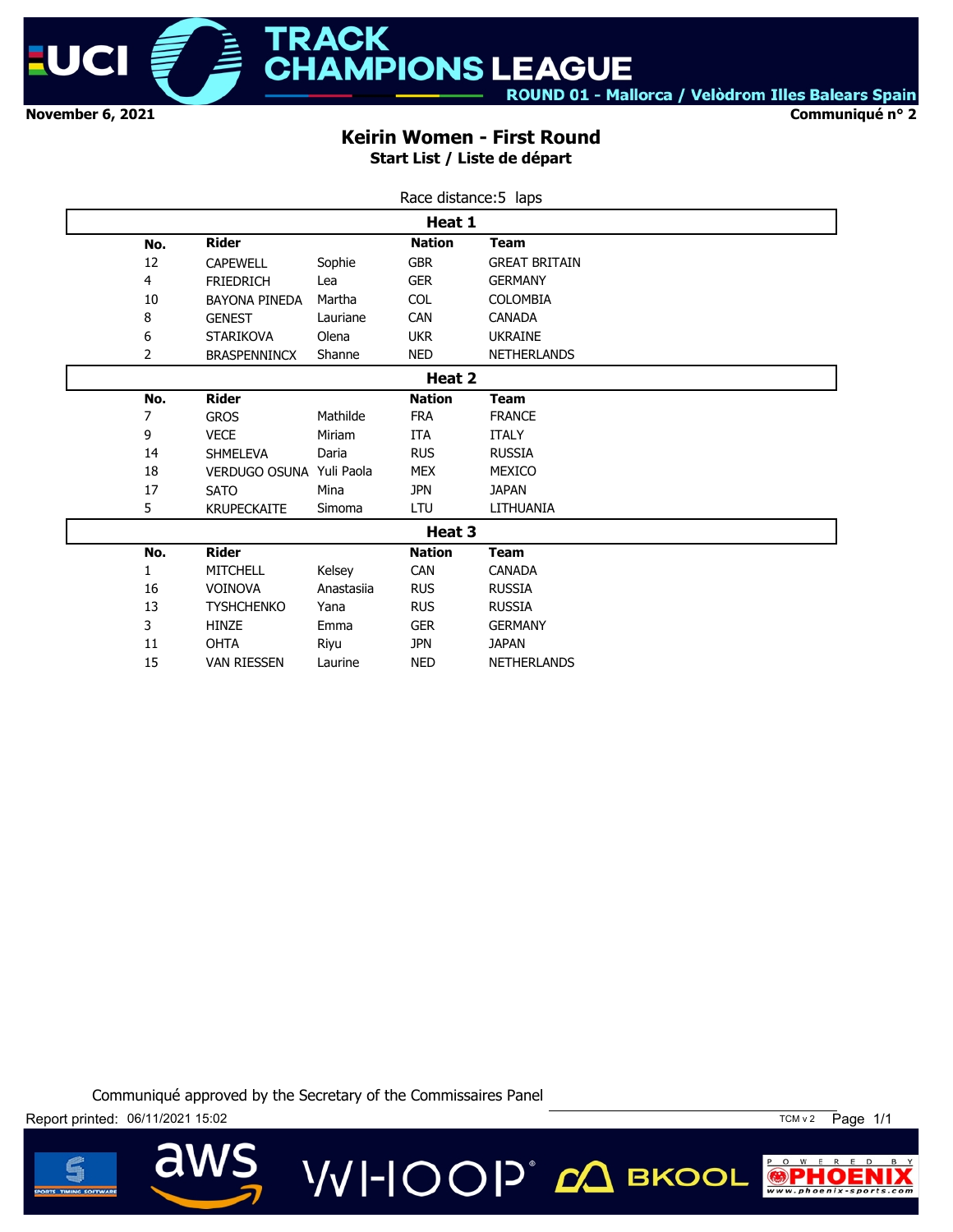

**Communiqué n° 3**

#### **Scratch Women Start List / Liste de départ**

|           | Race distance: 5 km (20 laps)              |                             |                               |
|-----------|--------------------------------------------|-----------------------------|-------------------------------|
|           | <b>Starting on the Railing</b>             |                             |                               |
| No.<br>42 | <b>Rider</b><br><b>COLES-LYSTER Maggie</b> | <b>Nation</b><br><b>CAN</b> | <b>Team</b><br><b>CANADA</b>  |
| 46        | <b>BACIKOVA Alzbeta</b>                    | <b>SVK</b>                  | <b>SLOVAKIA</b>               |
| 40        | <b>STENBERG Anita Yvonne</b>               | <b>NOR</b>                  | <b>NORWAY</b>                 |
| 39        | <b>KAJIHARA Yumi</b>                       | <b>JPN</b>                  | <b>JAPAN</b>                  |
| 48        | <b>KAY Emily</b>                           | <b>IRL</b>                  | <b>IRELAND</b>                |
| 50        | <b>KARASIEWICZ Karolina</b>                | POL                         | <b>POLAND</b>                 |
| 45        | <b>ANDRES Michelle</b>                     | <b>SUI</b>                  | SWITZERLAND                   |
| 49        | <b>ZANARDI Silvia</b>                      | <b>ITA</b>                  | <b>ITALY</b>                  |
| 41        | <b>EDMONDSON Annette</b>                   | <b>AUS</b>                  | <b>AUSTRALIA</b>              |
|           |                                            |                             |                               |
|           | <b>Starting on the Blueband</b>            |                             |                               |
| No.<br>43 | <b>Rider</b><br><b>TSERAKH Hanna</b>       | <b>Nation</b><br><b>BLR</b> | <b>Team</b><br><b>BELARUS</b> |
| 44        | CALVO Tania                                | <b>ESP</b>                  | <b>SPAIN</b>                  |
| 52        | <b>BALEISYTE Olivija</b>                   | <b>LTU</b>                  | <b>LITHUANIA</b>              |
| 37        | <b>ARCHIBALD Katie</b>                     | <b>GBR</b>                  | <b>GREAT BRITAIN</b>          |
| 51        | <b>MARTINS Maria</b>                       | <b>POR</b>                  | <b>PORTUGAL</b>               |
| 38        | <b>WILD Kirsten</b>                        | <b>NED</b>                  | <b>NETHERLANDS</b>            |
| 53        | <b>LARRARTE Eukene</b>                     | <b>ESP</b>                  | <b>SPAIN</b>                  |
| 47        | <b>KHATUNTSEVA Gulnaz</b>                  | <b>RUS</b>                  | <b>RUSSIA</b>                 |

Communiqué approved by the Secretary of the Commissaires Panel

Report printed: 06/11/2021 15:03 **Website The SPORTS TIMING SOFTWARE** WWW.Veloresults.com TCM v4 Page 1/1

 $\overline{\mathbf{d}}$ 

**VVI-IOOP** ДВКООL



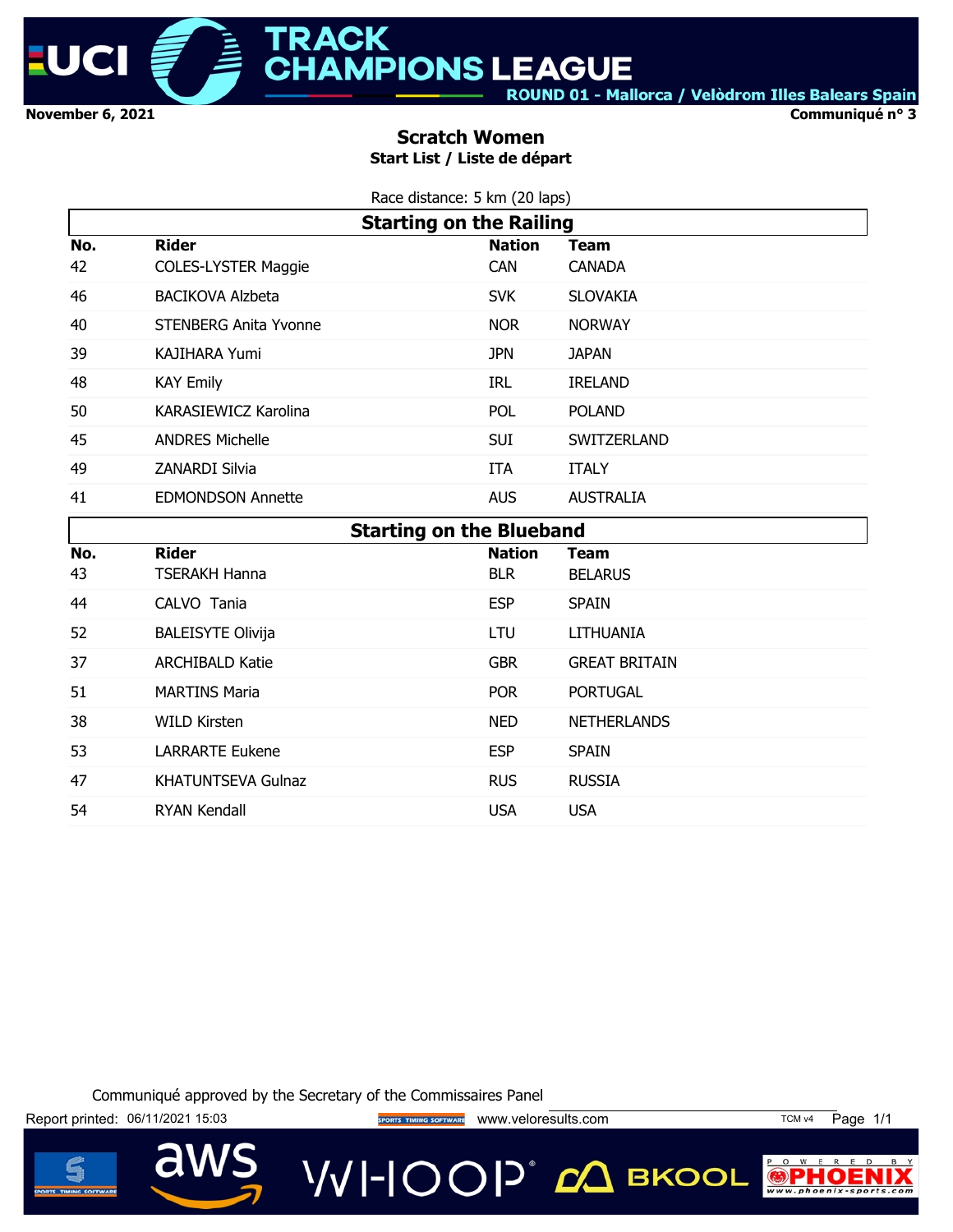

**Communiqué n° 4**

#### **Scratch Men Start List / Liste de départ**

|     | Race distance: 5 km (20 laps)   |               |                      |
|-----|---------------------------------|---------------|----------------------|
|     | <b>Starting on the Railing</b>  |               |                      |
| No. | <b>Rider</b>                    | <b>Nation</b> | <b>Team</b>          |
| 60  | <b>DENS Tuur</b>                | <b>BEL</b>    | <b>BELGIUM</b>       |
| 62  | <b>EEFTING Roy</b>              | <b>NED</b>    | <b>NETHERLANDS</b>   |
| 56  | <b>MORA Sebastian</b>           | <b>ESP</b>    | <b>SPAIN</b>         |
| 58  | <b>CHALEL Yacine</b>            | <b>ALG</b>    | <b>ALGERIA</b>       |
| 72  | <b>TENE Rotem</b>               | <b>ISR</b>    | <b>ISRAEL</b>        |
| 66  | <b>SCARTEZZINI Michele</b>      | <b>ITA</b>    | <b>ITALY</b>         |
| 69  | <b>GATE Aaron</b>               | <b>NZL</b>    | <b>NEW ZEALAND</b>   |
| 59  | O'BRIEN Kelland                 | <b>AUS</b>    | <b>AUSTRALIA</b>     |
| 68  | <b>IMHOF Claudio</b>            | <b>SUI</b>    | SWITZERLAND          |
|     | <b>Starting on the Blueband</b> |               |                      |
|     |                                 |               |                      |
| No. | <b>Rider</b>                    | <b>Nation</b> | <b>Team</b>          |
| 61  | <b>BRITTON Rhys</b>             | <b>GBR</b>    | <b>GREAT BRITAIN</b> |
| 67  | KUBOKI Kazushige                | <b>JPN</b>    | <b>JAPAN</b>         |
| 65  | <b>HOOVER Gavin</b>             | <b>USA</b>    | <b>USA</b>           |
| 71  | <b>MARTORELL HAGA Erik</b>      | <b>ESP</b>    | <b>SPAIN</b>         |
| 63  | <b>BANASZEK Alan</b>            | POL           | <b>POLAND</b>        |
| 57  | <b>STRONG Corbin</b>            | <b>NZL</b>    | <b>NEW ZEALAND</b>   |
| 55  | <b>CLANCY Ed</b>                | <b>GBR</b>    | <b>GREAT BRITAIN</b> |
| 64  | <b>HESTERS Jules</b>            | <b>BEL</b>    | <b>BELGIUM</b>       |

Communiqué approved by the Secretary of the Commissaires Panel

Report printed: 06/11/2021 15:03 **Website The SPORTS TIMING SOFTWARE** WWW.Veloresults.com TCM v4 Page 1/1

d



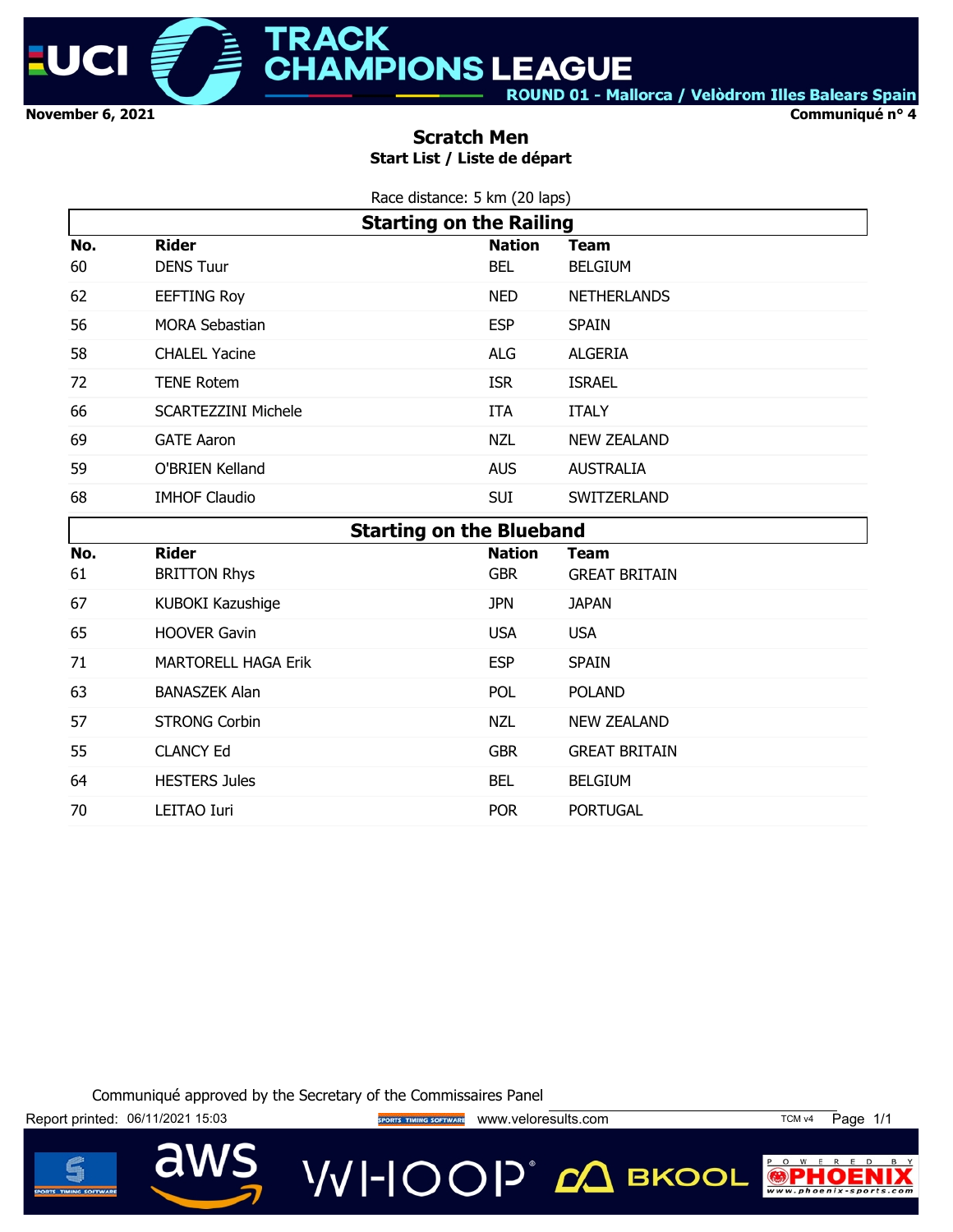

**Communiqué n° 5**

# **Sprint Women**

**Start List / Liste de départ**

| <b>First Round Heat 1</b> | <b>Bib</b>     | <b>Name</b>                | <b>Team</b>          |
|---------------------------|----------------|----------------------------|----------------------|
|                           | 3              | <b>HINZE Emma</b>          | <b>GERMANY</b>       |
|                           | 14             | SHMELEVA Daria             | <b>RUSSIA</b>        |
|                           | 15             | <b>VAN RIESSEN Laurine</b> | <b>NETHERLANDS</b>   |
| <b>First Round Heat 2</b> | <b>Bib</b>     | <b>Name</b>                | <b>Team</b>          |
|                           | 4              | <b>FRIEDRICH Lea</b>       | <b>GERMANY</b>       |
|                           | 16             | <b>VOINOVA Anastasija</b>  | <b>RUSSIA</b>        |
|                           | 17             | <b>SATO Mina</b>           | <b>JAPAN</b>         |
| <b>First Round Heat 3</b> | <b>Bib</b>     | <b>Name</b>                | <b>Team</b>          |
|                           | $\mathbf{1}$   | MITCHELL Kelsey            | <b>CANADA</b>        |
|                           | 12             | <b>CAPEWELL Sophie</b>     | <b>GREAT BRITAIN</b> |
|                           | 13             | TYSHCHENKO Yana            | <b>RUSSIA</b>        |
| <b>First Round Heat 4</b> | <b>Bib</b>     | <b>Name</b>                | <b>Team</b>          |
|                           | 5              | <b>KRUPECKAITE Simoma</b>  | LITHUANIA            |
|                           | 8              | <b>GENEST Lauriane</b>     | <b>CANADA</b>        |
|                           | 11             | <b>OHTA Riyu</b>           | <b>JAPAN</b>         |
| <b>First Round Heat 5</b> | <b>Bib</b>     | <b>Name</b>                | <b>Team</b>          |
|                           | 6              | STARIKOVA Olena            | <b>UKRAINE</b>       |
|                           | $\overline{7}$ | <b>GROS Mathilde</b>       | <b>FRANCE</b>        |
|                           | 10             | BAYONA PINEDA Martha       | <b>COLOMBIA</b>      |
| <b>First Round Heat 6</b> | <b>Bib</b>     | <b>Name</b>                | <b>Team</b>          |
|                           | $\overline{2}$ | <b>BRASPENNINCX Shanne</b> | <b>NETHERLANDS</b>   |
|                           | 9              | <b>VECE Miriam</b>         | <b>ITALY</b>         |
|                           |                |                            |                      |

**VVI-IOOP**® ДВКООL

Communiqué approved by the Secretary of the Commissaires Panel

Report printed: 06/11/2021 15:03 TCT v2.0 Page 1/1

 $\overline{\mathbf{d}}$ 



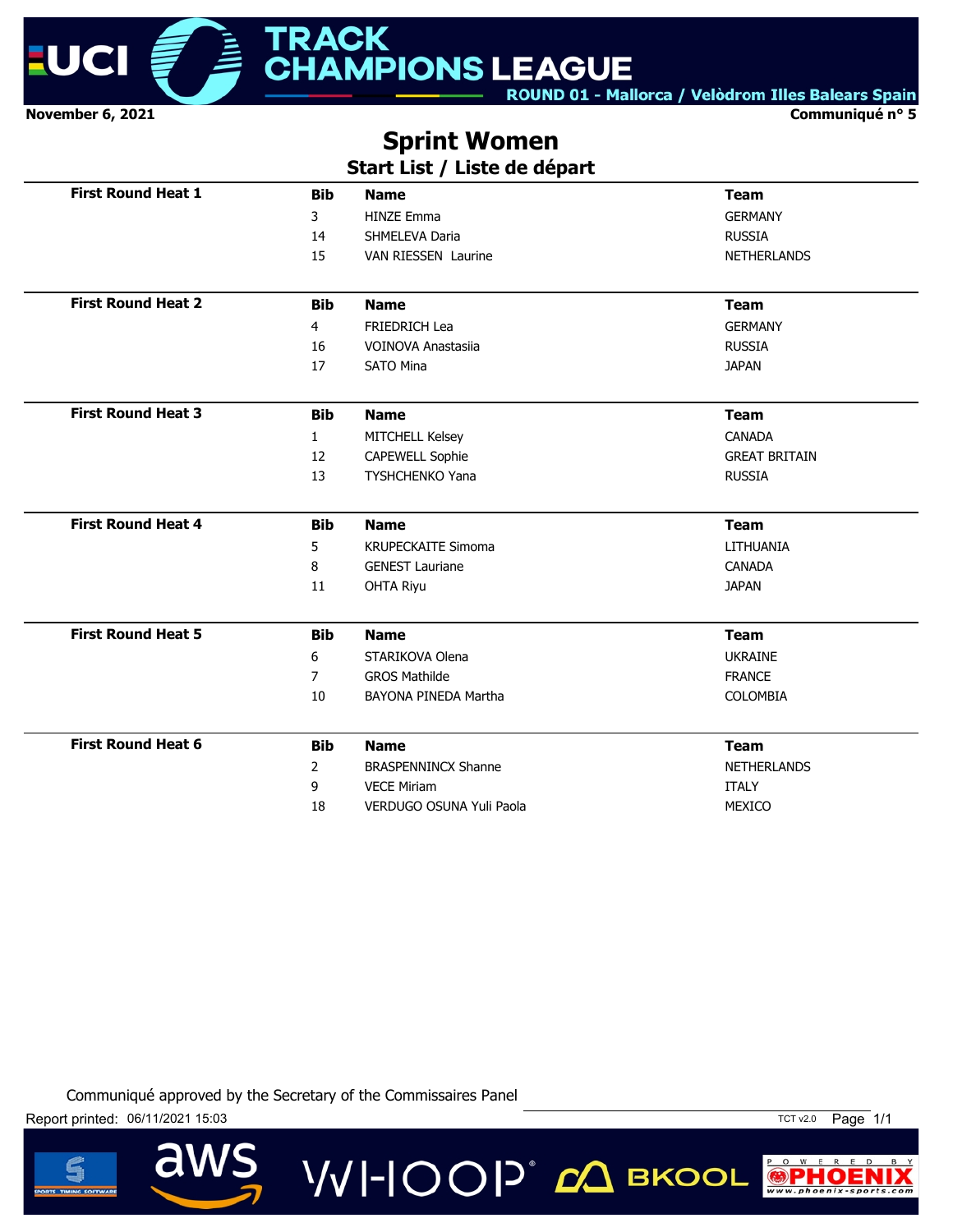

**Communiqué n° 6**

#### **Elimination Women Start List / Liste de départ**

Race distance: 9 km (36 laps)

|           |                                          | <b>Starting on the Railing</b>  |                          |  |
|-----------|------------------------------------------|---------------------------------|--------------------------|--|
| No.<br>52 | <b>Rider</b><br><b>BALEISYTE Olivija</b> | <b>Nation</b><br>LTU            | <b>Team</b><br>LITHUANIA |  |
| 53        | <b>LARRARTE Eukene</b>                   | <b>ESP</b>                      | <b>SPAIN</b>             |  |
| 39        | <b>KAJIHARA Yumi</b>                     | <b>JPN</b>                      | <b>JAPAN</b>             |  |
| 51        | <b>MARTINS Maria</b>                     | <b>POR</b>                      | <b>PORTUGAL</b>          |  |
| 54        | <b>RYAN Kendall</b>                      | <b>USA</b>                      | <b>USA</b>               |  |
| 38        | <b>WILD Kirsten</b>                      | <b>NED</b>                      | <b>NETHERLANDS</b>       |  |
| 48        | <b>KAY Emily</b>                         | IRL                             | <b>IRELAND</b>           |  |
| 50        | KARASIEWICZ Karolina                     | <b>POL</b>                      | <b>POLAND</b>            |  |
| 47        | <b>KHATUNTSEVA Gulnaz</b>                | <b>RUS</b>                      | <b>RUSSIA</b>            |  |
|           |                                          | <b>Starting on the Blueband</b> |                          |  |
| No.       | <b>Rider</b>                             | <b>Nation</b>                   | <b>Team</b>              |  |
| 45        | <b>ANDRES Michelle</b>                   | <b>SUI</b>                      | SWITZERLAND              |  |

|           | sun ang vn ans siassana                |                             |                      |
|-----------|----------------------------------------|-----------------------------|----------------------|
| No.<br>45 | <b>Rider</b><br><b>ANDRES Michelle</b> | <b>Nation</b><br><b>SUI</b> | Team<br>SWITZERLAND  |
| 46        | <b>BACIKOVA Alzbeta</b>                | <b>SVK</b>                  | <b>SLOVAKIA</b>      |
| 40        | <b>STENBERG Anita Yvonne</b>           | <b>NOR</b>                  | <b>NORWAY</b>        |
| 42        | <b>COLES-LYSTER Maggie</b>             | <b>CAN</b>                  | <b>CANADA</b>        |
| 43        | <b>TSERAKH Hanna</b>                   | <b>BLR</b>                  | <b>BELARUS</b>       |
| 37        | <b>ARCHIBALD Katie</b>                 | <b>GBR</b>                  | <b>GREAT BRITAIN</b> |
| 44        | CALVO Tania                            | <b>ESP</b>                  | <b>SPAIN</b>         |
| 49        | <b>ZANARDI Silvia</b>                  | <b>ITA</b>                  | <b>ITALY</b>         |
| 41        | <b>EDMONDSON Annette</b>               | <b>AUS</b>                  | <b>AUSTRALIA</b>     |

Communiqué approved by the Secretary of the Commissaires Panel

Report printed: 06/11/2021 15:03 **Website The SPORTS TIMING SOFTWARE** WWW.Veloresults.com TCM v4 Page 1/1

VVI-IOOP® *с*Д вкооц



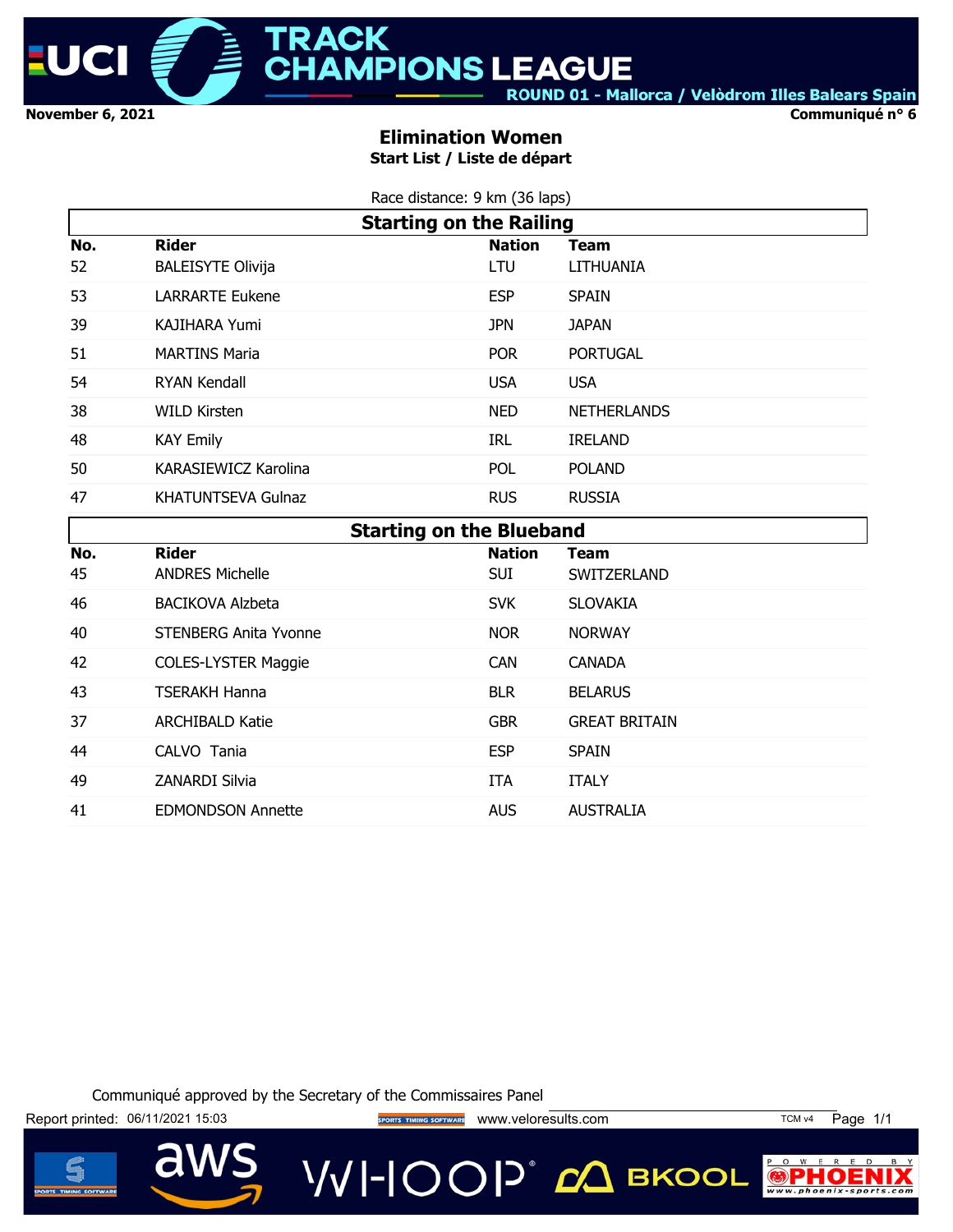

**Communiqué n° 7 A**

#### **Keirin Men - First Round Start List / Liste de départ**

|     |                                    |                    | Race distance: 5 laps |                     |
|-----|------------------------------------|--------------------|-----------------------|---------------------|
|     |                                    |                    | Heat 1                |                     |
| No. | <b>Rider</b>                       |                    | <b>Nation</b>         | <b>Team</b>         |
| 26  | <b>RUDYK</b>                       | Mateusz            | <b>POL</b>            | <b>POLAND</b>       |
| 24  | <b>LENDEL</b>                      | Vasilijus          | LTU                   | LITHUANIA           |
| 19  | <b>LAVREYSEN</b>                   | Harrie             | <b>NED</b>            | <b>NETHERLANDS</b>  |
| 33  | <b>HELAL</b>                       | Rayan              | <b>FRA</b>            | <b>FRANCE</b>       |
| 22  | <b>DMITRIEV</b>                    | Denis              | <b>RUS</b>            | <b>RUSSIA</b>       |
| 34  | <b>BOTTICHER</b>                   | Stefan             | <b>GER</b>            | <b>GERMANY</b>      |
|     |                                    |                    | Heat 2                |                     |
| No. | <b>Rider</b>                       |                    | <b>Nation</b>         | <b>Team</b>         |
| 32  | YAMASAKI                           | Kento              | <b>JPN</b>            | <b>JAPAN</b>        |
| 21  | <b>LEVY</b>                        | Maximilian         | <b>GER</b>            | <b>GERMANY</b>      |
| 35  | ANGSUTHASAWIT                      | Jai                | <b>THA</b>            | <b>THAILAND</b>     |
| 29  | <b>CASTLE</b>                      | Jordan             | <b>NZL</b>            | <b>NEW ZEALAND</b>  |
| 30  | <b>OUINTERO</b><br><b>CHAVARRO</b> | Kevin Santiago COL |                       | <b>COLOMBIA</b>     |
| 20  | <b>HOOGLAND</b>                    | <b>Jeffrey</b>     | <b>NED</b>            | <b>NETHERLANDS</b>  |
|     |                                    |                    | Heat 3                |                     |
| No. | <b>Rider</b>                       |                    | <b>Nation</b>         | <b>Team</b>         |
| 36  | <b>BARRETTE</b>                    | Hugo               | <b>CAN</b>            | <b>CANADA</b>       |
| 25  | <b>SPIES</b>                       | <b>Jean</b>        | <b>RSA</b>            | SOUTH AFRICA        |
| 23  | PAUL                               | <b>Nicholas</b>    | <b>TTO</b>            | TRINIDAD AND TOBAGO |
| 31  | <b>IAKOVLEV</b>                    | Mikhail            | <b>RUS</b>            | <b>RUSSIA</b>       |
| 28  | <b>DERACHE</b>                     | Tom                | <b>FRA</b>            | <b>FRANCE</b>       |
| 27  | <b>TJON EN FA</b>                  | Jair               | <b>SUR</b>            | <b>SURINAME</b>     |

Communiqué approved by the Secretary of the Commissaires Panel

**VVI-IOOP** CA BKOOL

Report printed: 06/11/2021 15:33 TCM v 2 Page 1/1

 $\overline{\mathbf{d}}$ 



 $\circ$ W E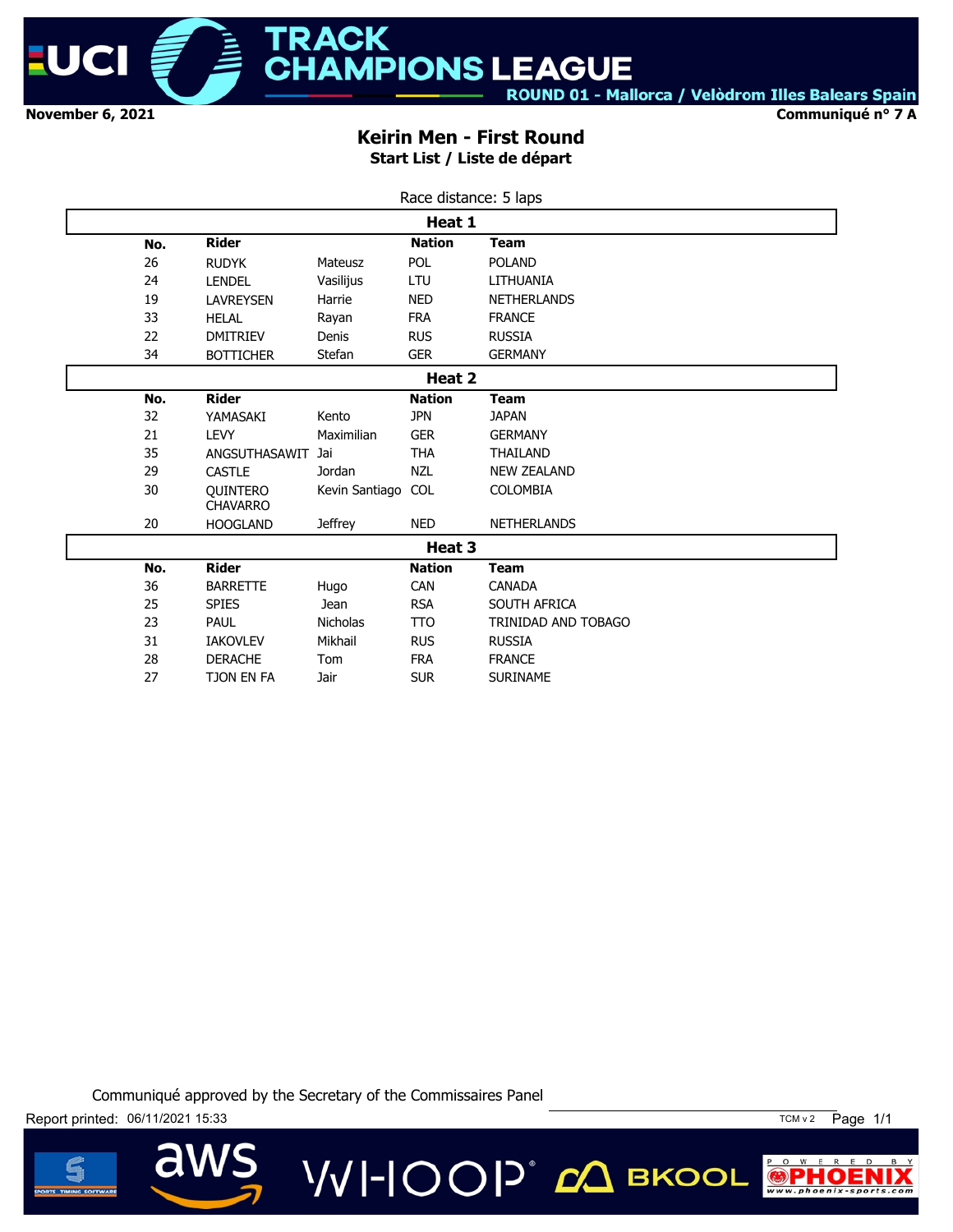

**Communiqué n° 8**

#### **Elimination Men Start List / Liste de départ**

|     | Race distance: 9 km (36 laps)   |               |                      |
|-----|---------------------------------|---------------|----------------------|
|     | <b>Starting on the Railing</b>  |               |                      |
| No. | <b>Rider</b>                    | <b>Nation</b> | <b>Team</b>          |
| 70  | <b>LEITAO Iuri</b>              | <b>POR</b>    | <b>PORTUGAL</b>      |
| 71  | <b>MARTORELL HAGA Erik</b>      | <b>ESP</b>    | <b>SPAIN</b>         |
| 72  | <b>TENE Rotem</b>               | <b>ISR</b>    | <b>ISRAEL</b>        |
| 68  | <b>IMHOF Claudio</b>            | <b>SUI</b>    | SWITZERLAND          |
| 66  | <b>SCARTEZZINI Michele</b>      | <b>ITA</b>    | <b>ITALY</b>         |
| 63  | <b>BANASZEK Alan</b>            | POL           | <b>POLAND</b>        |
| 59  | O'BRIEN Kelland                 | <b>AUS</b>    | <b>AUSTRALIA</b>     |
| 55  | <b>CLANCY Ed</b>                | <b>GBR</b>    | <b>GREAT BRITAIN</b> |
| 60  | <b>DENS Tuur</b>                | <b>BEL</b>    | <b>BELGIUM</b>       |
|     | <b>Starting on the Blueband</b> |               |                      |
| No. | <b>Rider</b>                    |               |                      |
|     |                                 | <b>Nation</b> | <b>Team</b>          |
| 64  | <b>HESTERS Jules</b>            | <b>BEL</b>    | <b>BELGIUM</b>       |
| 65  | <b>HOOVER Gavin</b>             | <b>USA</b>    | <b>USA</b>           |
| 58  | <b>CHALEL Yacine</b>            | <b>ALG</b>    | <b>ALGERIA</b>       |
| 62  | <b>EEFTING Roy</b>              | <b>NED</b>    | <b>NETHERLANDS</b>   |
| 67  | KUBOKI Kazushige                | <b>JPN</b>    | <b>JAPAN</b>         |
| 61  | <b>BRITTON Rhys</b>             | <b>GBR</b>    | <b>GREAT BRITAIN</b> |
| 69  | <b>GATE Aaron</b>               | <b>NZL</b>    | <b>NEW ZEALAND</b>   |
| 56  | <b>MORA Sebastian</b>           | <b>ESP</b>    | <b>SPAIN</b>         |

Communiqué approved by the Secretary of the Commissaires Panel



 $\overline{\mathbf{d}}$ 

**VVI-IOOP** CA BKOOL



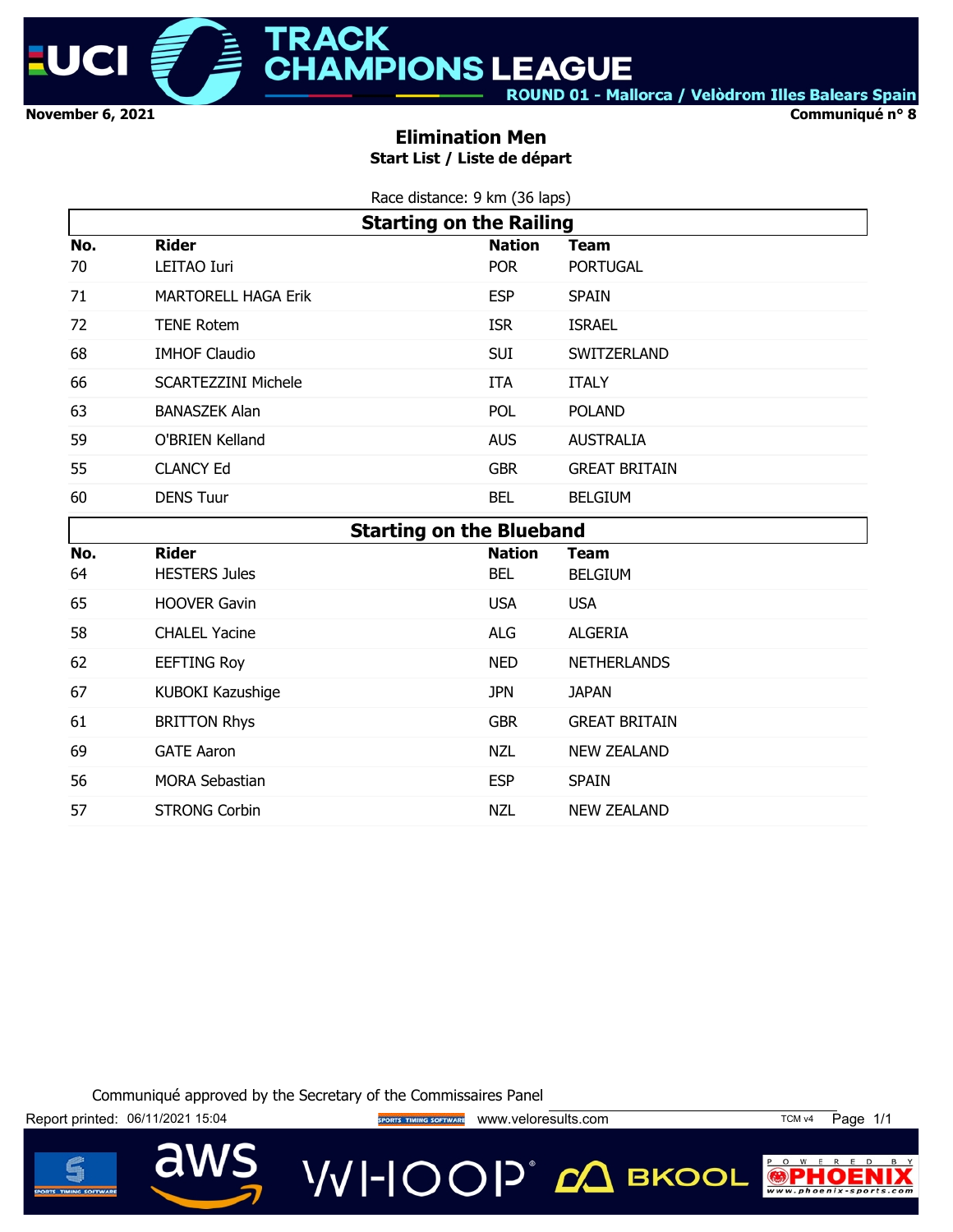

**Communiqué n° 9**

## **Sprint Men Results / Résultats**

| <b>First Round Heat 6</b> |            |                                           |                            |       |          |                   |
|---------------------------|------------|-------------------------------------------|----------------------------|-------|----------|-------------------|
| Rank                      | <b>Bib</b> | <b>Name</b>                               | <b>Team</b>                |       |          |                   |
| 1                         | 26         | <b>RUDYK Mateusz</b>                      | <b>POLAND</b>              | Time: | 10.379   | Speed: 69.37km/h  |
| $\overline{2}$            | 33         | <b>HELAL Rayan</b>                        | <b>FRANCE</b>              |       | $+0.004$ |                   |
| 3                         | 22         | <b>DMITRIEV Denis</b>                     | <b>RUSSIA</b>              |       | $+0.046$ |                   |
| <b>First Round Heat 5</b> |            |                                           |                            |       |          |                   |
| Rank                      | <b>Bib</b> | <b>Name</b>                               | <b>Team</b>                |       |          |                   |
| 1                         | 31         | <b>IAKOVLEV Mikhail</b>                   | <b>RUSSIA</b>              | Time: | 10.223   | Speed: 70.429km/h |
| $\overline{2}$            | 27         | TJON EN FA Jair                           | <b>SURINAME</b>            |       | $+0.037$ |                   |
| 3                         | 35         | ANGSUTHASAWIT Jai                         | <b>THAILAND</b>            |       | $+0.105$ |                   |
| <b>First Round Heat 4</b> |            |                                           |                            |       |          |                   |
| Rank                      | <b>Bib</b> | <b>Name</b>                               | <b>Team</b>                |       |          |                   |
| 1                         | 23         | <b>PAUL Nicholas</b>                      | <b>TRINIDAD AND TOBAGO</b> | Time: | 10.140   | Speed: 71.005km/h |
| $\overline{2}$            | 21         | <b>LEVY Maximilian</b>                    | <b>GERMANY</b>             |       | $+0.104$ |                   |
| 3                         | 32         | YAMASAKI Kento                            | <b>JAPAN</b>               |       | $+0.126$ |                   |
| <b>First Round Heat 3</b> |            |                                           |                            |       |          |                   |
| Rank                      | Bib        | <b>Name</b>                               | <b>Team</b>                |       |          |                   |
| 1                         | 34         | <b>BOTTICHER Stefan</b>                   | <b>GERMANY</b>             | Time: | 10.088   | Speed: 71.371km/h |
| $\overline{2}$            | 30         | QUINTERO CHAVARRO Kevin Santiago COLOMBIA |                            |       | $+0.031$ |                   |
| 3                         | 25         | SPIES Jean                                | SOUTH AFRICA               |       | $+1.021$ |                   |
| <b>First Round Heat 2</b> |            |                                           |                            |       |          |                   |
| <b>Rank</b>               | <b>Bib</b> | <b>Name</b>                               | <b>Team</b>                |       |          |                   |
| 1                         | 20         | <b>HOOGLAND Jeffrey</b>                   | <b>NETHERLANDS</b>         | Time: | 10.498   | Speed: 68.584km/h |
| 2                         | 24         | LENDEL Vasilijus                          | LITHUANIA                  |       | $+0.094$ |                   |
| 3                         | 29         | CASTLE Jordan                             | <b>NEW ZEALAND</b>         |       | $+0.193$ |                   |

**VVI-IOOP** CA BKOOL

Communiqué approved by the Secretary of the Commissaires Panel



 $\overline{\mathbf{d}}$ 



 $P$  0  $W$  E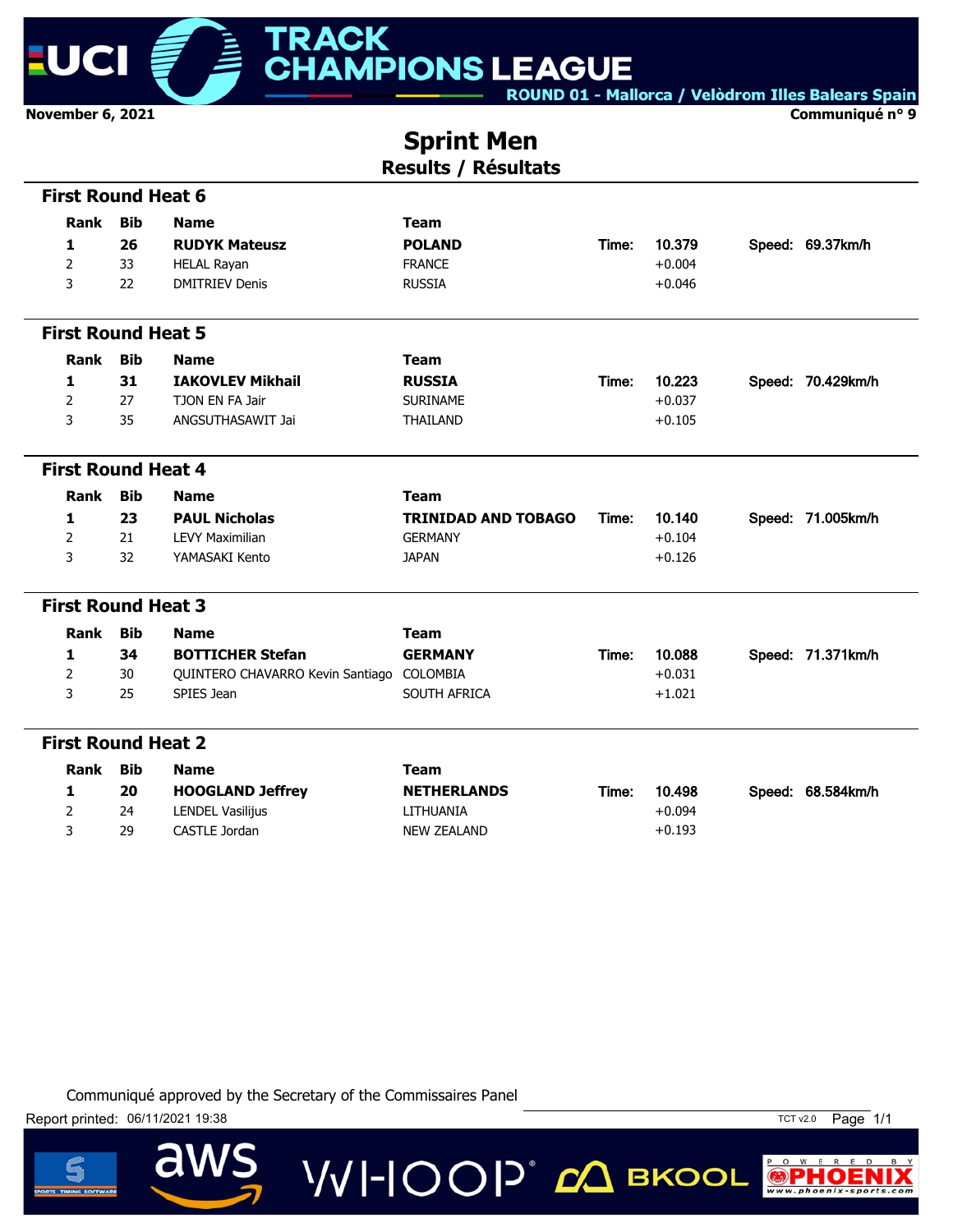

**Communiqué n° 10**

# **Sprint Men**

#### **Start List / Liste de départ**

| <b>Semi-Finals Heat 1</b> | <b>Bib</b> | <b>Name</b>             | <b>Team</b>         |
|---------------------------|------------|-------------------------|---------------------|
|                           | 19         | <b>LAVREYSEN Harrie</b> | NETHERLANDS         |
|                           | 23         | <b>PAUL Nicholas</b>    | TRINIDAD AND TOBAGO |
|                           | 26         | <b>RUDYK Mateusz</b>    | <b>POLAND</b>       |
|                           |            |                         |                     |
|                           |            |                         |                     |
| <b>Semi-Finals Heat 2</b> | <b>Bib</b> | <b>Name</b>             | <b>Team</b>         |
|                           | 20         | <b>HOOGLAND Jeffrey</b> | NETHERLANDS         |
|                           | 34         | <b>BOTTICHER Stefan</b> | <b>GERMANY</b>      |

Communiqué approved by the Secretary of the Commissaires Panel





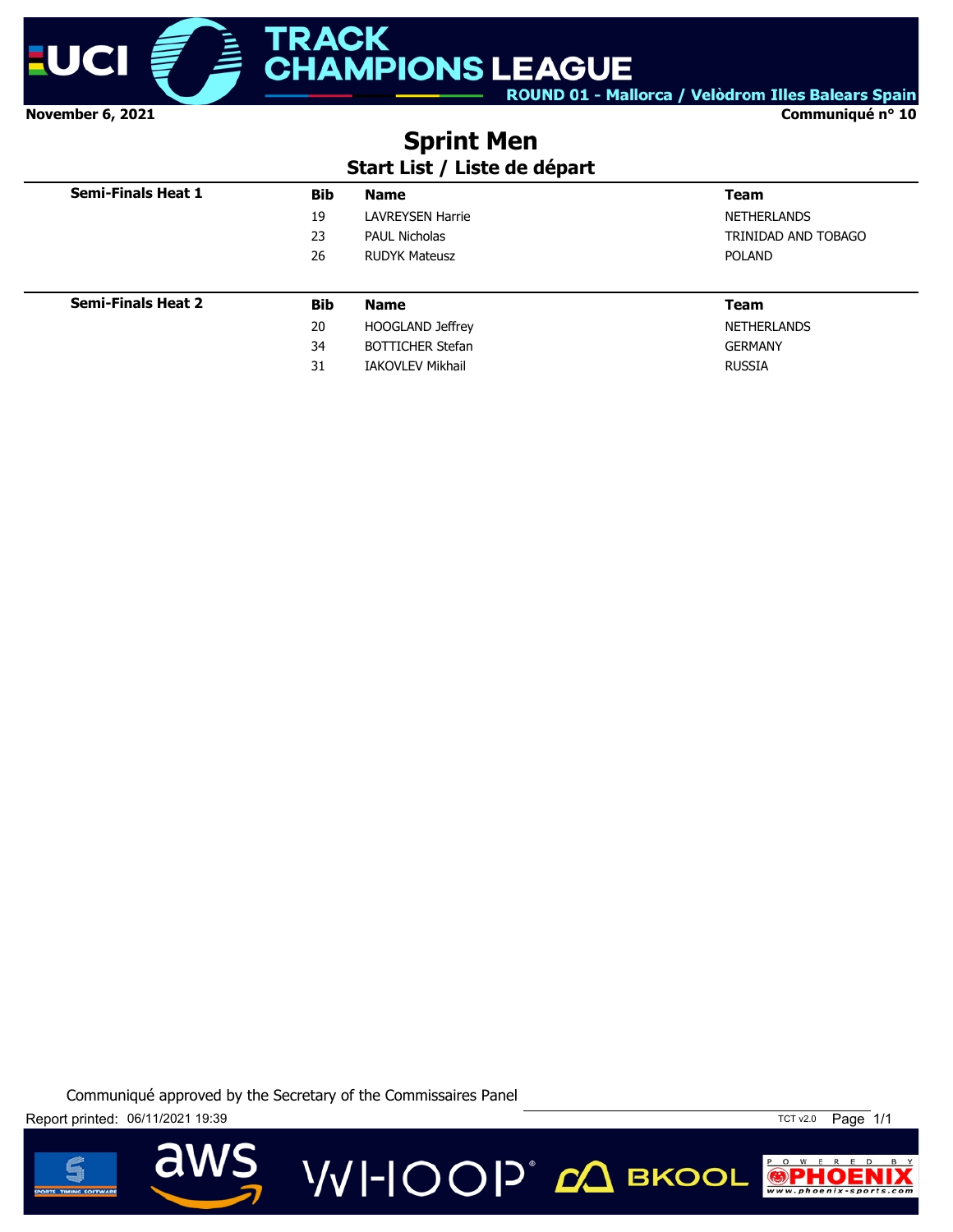

**Communiqué n° 11**

# **Keirin Women - First Round**

**MPIONS LEAGUE** 

**TRACK** 

**Results / Résultats**

|        | Rank       | No.          | <b>Rider</b>               | <b>Nation</b> | <b>Team</b>          | Time / Diff  |                  |
|--------|------------|--------------|----------------------------|---------------|----------------------|--------------|------------------|
| Heat 1 |            |              |                            |               |                      |              |                  |
|        |            | 4            | <b>FRIEDRICH Lea</b>       | <b>GER</b>    | <b>GERMANY</b>       | Time:11.558  | Speed:62.291km/h |
|        | 2          | 10           | BAYONA PINEDA Martha       | <b>COL</b>    | <b>COLOMBIA</b>      | $+0.077$     |                  |
|        | 3          | 2            | <b>BRASPENNINCX Shanne</b> | <b>NED</b>    | <b>NETHERLANDS</b>   | $+0.096$     |                  |
|        | 4          | 6            | STARIKOVA Olena            | <b>UKR</b>    | <b>UKRAINE</b>       | $+0.531$     |                  |
|        | 5          | 12           | <b>CAPEWELL Sophie</b>     | <b>GBR</b>    | <b>GREAT BRITAIN</b> | $+0.566$     |                  |
|        | <b>REL</b> | 8            | <b>GENEST Lauriane</b>     | <b>CAN</b>    | <b>CANADA</b>        | $+2$         |                  |
| Heat 2 |            |              |                            |               |                      |              |                  |
|        |            | 7            | <b>GROS Mathilde</b>       | <b>FRA</b>    | <b>FRANCE</b>        | Time: 11.553 | Speed:62.32km/h  |
|        | 2          | 9            | <b>VECE Miriam</b>         | <b>ITA</b>    | <b>ITALY</b>         | $+0.082$     |                  |
|        | 3          | 17           | <b>SATO Mina</b>           | <b>JPN</b>    | <b>JAPAN</b>         | $+0.149$     |                  |
|        | 4          | 14           | SHMELEVA Daria             | <b>RUS</b>    | <b>RUSSIA</b>        | $+0.16$      |                  |
|        | 5          | 18           | VERDUGO OSUNA Yuli Paola   | <b>MEX</b>    | <b>MEXICO</b>        | $+0.363$     |                  |
|        | 6          | 5            | <b>KRUPECKAITE Simoma</b>  | LTU           | LITHUANIA            | $+0.418$     |                  |
| Heat 3 |            |              |                            |               |                      |              |                  |
|        | 1          | $\mathbf{1}$ | <b>MITCHELL Kelsey</b>     | <b>CAN</b>    | <b>CANADA</b>        | Time:11.553  | Speed:62.32km/h  |
|        | 2          | 3            | <b>HINZE Emma</b>          | <b>GER</b>    | <b>GERMANY</b>       | $+0.042$     |                  |
|        | 3          | 13           | <b>TYSHCHENKO Yana</b>     | <b>RUS</b>    | <b>RUSSIA</b>        | $+0.085$     |                  |
|        | 4          | 16           | VOINOVA Anastasija         | <b>RUS</b>    | <b>RUSSIA</b>        | $+0.126$     |                  |
|        | 5          | 11           | OHTA Riyu                  | <b>JPN</b>    | <b>JAPAN</b>         | $+0.261$     |                  |
|        | 6          | 15           | <b>VAN RIESSEN Laurine</b> | <b>NED</b>    | <b>NETHERLANDS</b>   | $+0.283$     |                  |

**VVI-IOOP** CA BKOOL

Communiqué approved by the Secretary of the Commissaires Panel



 $\overline{\mathbf{d}}$ 



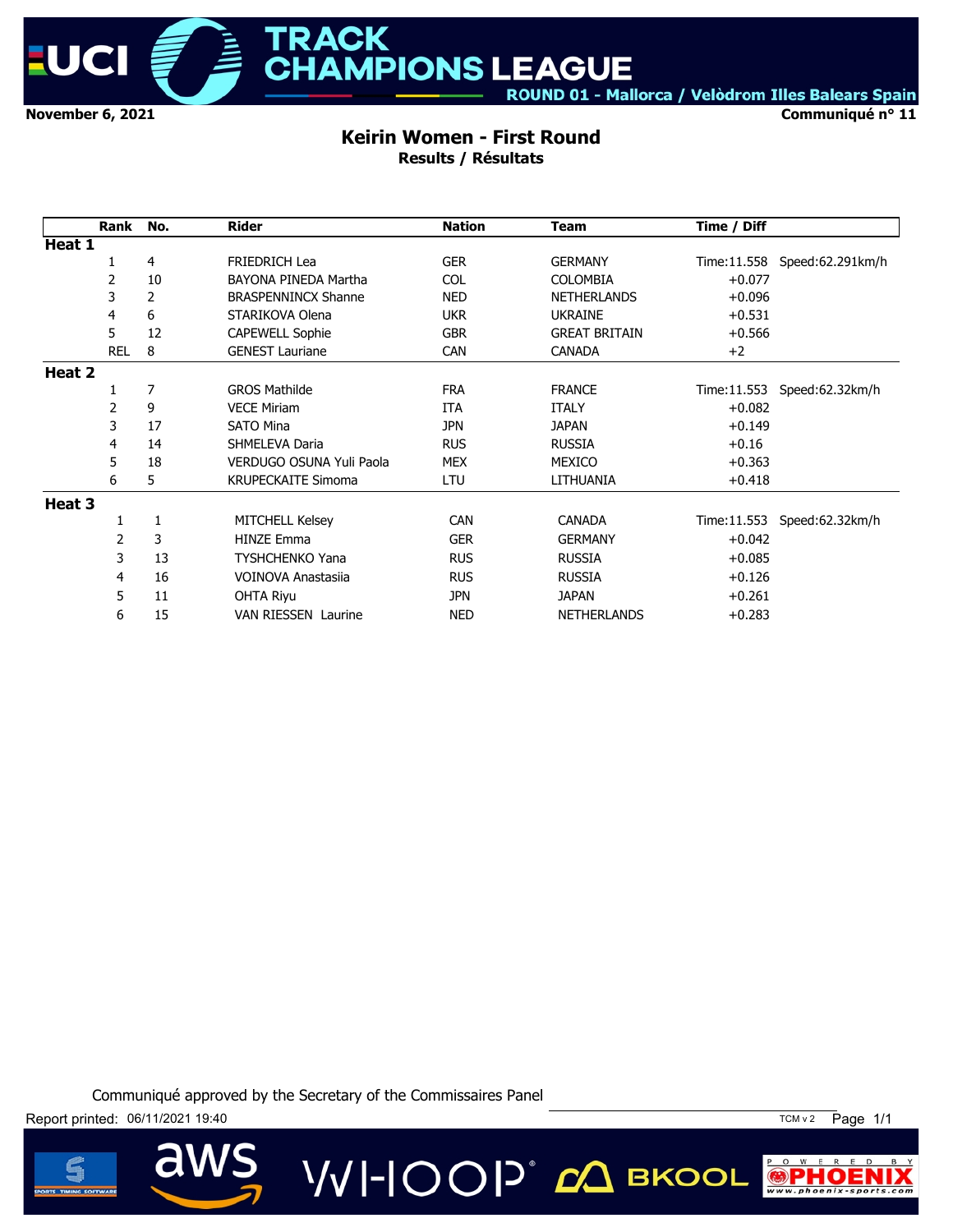

#### **Communiqué n° 12**

#### **Keirin Women - Final Start List / Liste de départ**

|     |                     |               | Race distance: 5 laps |          |  |
|-----|---------------------|---------------|-----------------------|----------|--|
|     |                     |               | Heat 1                |          |  |
| No. | <b>Rider</b>        |               | <b>Nation</b>         | Team     |  |
|     | $MTT$ $C1$ $T$ $T1$ | $17 - 1 - 22$ | $\sim$ ANI            | $C$ ANIA |  |

|              | MITCHELL             | Kelsey   | <b>CAN</b> | <b>CANADA</b>  |  |
|--------------|----------------------|----------|------------|----------------|--|
| $\mathbf{z}$ | <b>HINZE</b>         | Emma     | GER        | <b>GERMANY</b> |  |
| 4            | <b>FRIEDRICH</b>     | Lea      | GER        | <b>GERMANY</b> |  |
|              | <b>GROS</b>          | Mathilde | <b>FRA</b> | <b>FRANCE</b>  |  |
| 9            | VECE                 | Miriam   | ITA        | <b>ITALY</b>   |  |
| 10           | <b>BAYONA PINEDA</b> | Martha   | COL        | COLOMBIA       |  |

Communiqué approved by the Secretary of the Commissaires Panel

Report printed: 06/11/2021 19:41 19:41

d





 $\circ$  $W$  E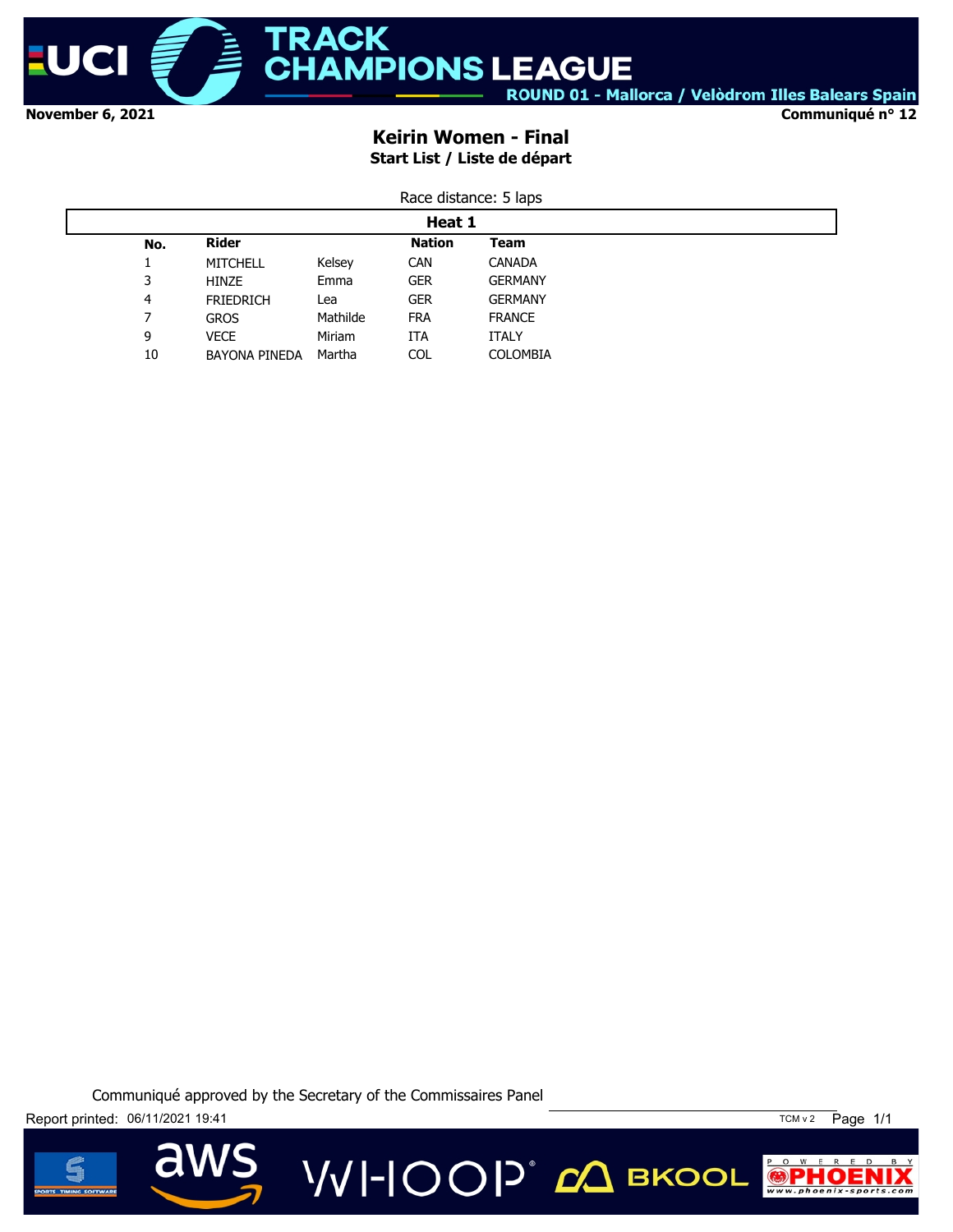

CK.

**Communiqué n° 13**

#### **Scratch Women Results / Résultats**

Race distance: 5 km (20 laps)

Elapsed time: 05:51 Clapsed time: 05:51

| <b>Rank Bib</b> |    | <b>Name</b>  | <b>Nation</b> | <b>Team</b>          | <b>Laps Down</b> |
|-----------------|----|--------------|---------------|----------------------|------------------|
| 1               | 42 | Maggie       | <b>CAN</b>    | <b>CANADA</b>        |                  |
| 2               | 52 | Olivija      | LTU           | LITHUANIA            |                  |
| 3               | 43 | Hanna        | <b>BLR</b>    | <b>BELARUS</b>       |                  |
| 4               | 37 | Katie        | <b>GBR</b>    | <b>GREAT BRITAIN</b> |                  |
| 5               | 39 | Yumi         | <b>JPN</b>    | <b>JAPAN</b>         |                  |
| 6               | 41 | Annette      | <b>AUS</b>    | <b>AUSTRALIA</b>     |                  |
| 7               | 48 | Emily        | <b>IRL</b>    | <b>IRELAND</b>       |                  |
| 8               | 38 | Kirsten      | <b>NED</b>    | <b>NETHERLANDS</b>   |                  |
| 9               | 40 | Anita Yvonne | <b>NOR</b>    | <b>NORWAY</b>        |                  |
| 10              | 54 | Kendall      | <b>USA</b>    | <b>USA</b>           |                  |
| 11              | 51 | Maria        | <b>POR</b>    | <b>PORTUGAL</b>      |                  |
| 12              | 44 | Tania        | <b>ESP</b>    | <b>SPAIN</b>         |                  |
| 13              | 50 | Karolina     | <b>POL</b>    | <b>POLAND</b>        |                  |
| 14              | 49 | Silvia       | <b>ITA</b>    | <b>ITALY</b>         |                  |
| 15              | 53 | Eukene       | <b>ESP</b>    | <b>SPAIN</b>         |                  |
| 16              | 45 | Michelle     | <b>SUI</b>    | SWITZERLAND          |                  |
| 17              | 46 | Alzbeta      | <b>SVK</b>    | <b>SLOVAKIA</b>      |                  |
|                 | 47 | Gulnaz       | <b>RUS</b>    | <b>RUSSIA</b>        | <b>DNS</b>       |

Communiqué approved by the Secretary of the Commissaires Panel

Report printed: 06/11/2021 19:52 **Website the SPORTS TIMING SOFTWARE** WWW.Veloresults.com TCM v4 Page 1/1

**VVI-IOOP** 20 BKOOL

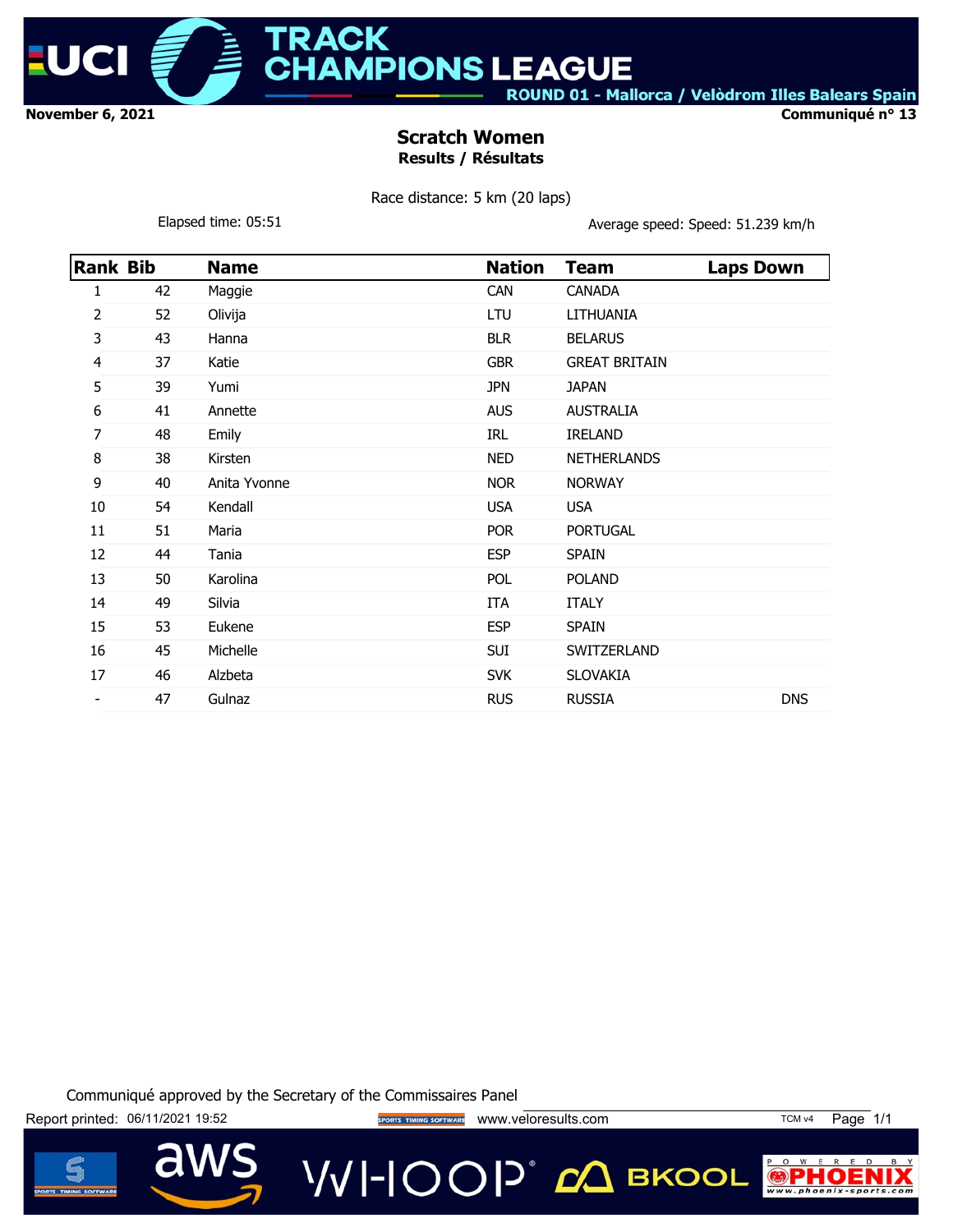

**Communiqué n° 14**

## **Sprint Men Results / Résultats**

| <b>Semi-Finals Heat 1</b> |            |                         |                     |       |          |  |                   |  |
|---------------------------|------------|-------------------------|---------------------|-------|----------|--|-------------------|--|
| Rank                      | <b>Bib</b> | <b>Name</b>             | Team                |       |          |  |                   |  |
| 1                         | 19         | <b>LAVREYSEN Harrie</b> | <b>NETHERLANDS</b>  | Time: | 09.949   |  | Speed: 72.369km/h |  |
| 2                         | 23         | <b>PAUL Nicholas</b>    | TRINIDAD AND TOBAGO |       | $+0.144$ |  |                   |  |
| 3                         | 26         | <b>RUDYK Mateusz</b>    | <b>POLAND</b>       |       | $+0.375$ |  |                   |  |
|                           |            |                         |                     |       |          |  |                   |  |
| <b>Semi-Finals Heat 2</b> |            |                         |                     |       |          |  |                   |  |

| <b>Rank</b> | Bib | <b>Name</b>             | Team               |       |          |                   |
|-------------|-----|-------------------------|--------------------|-------|----------|-------------------|
|             | 31  | <b>IAKOVLEV Mikhail</b> | <b>RUSSIA</b>      | Time: | 10.199   | Speed: 70.595km/h |
|             | 20  | HOOGLAND Jeffrey        | <b>NETHERLANDS</b> |       | $+0.003$ |                   |
|             | 34  | BOTTICHER Stefan        | <b>GERMANY</b>     |       | $+0.089$ |                   |

Communiqué approved by the Secretary of the Commissaires Panel







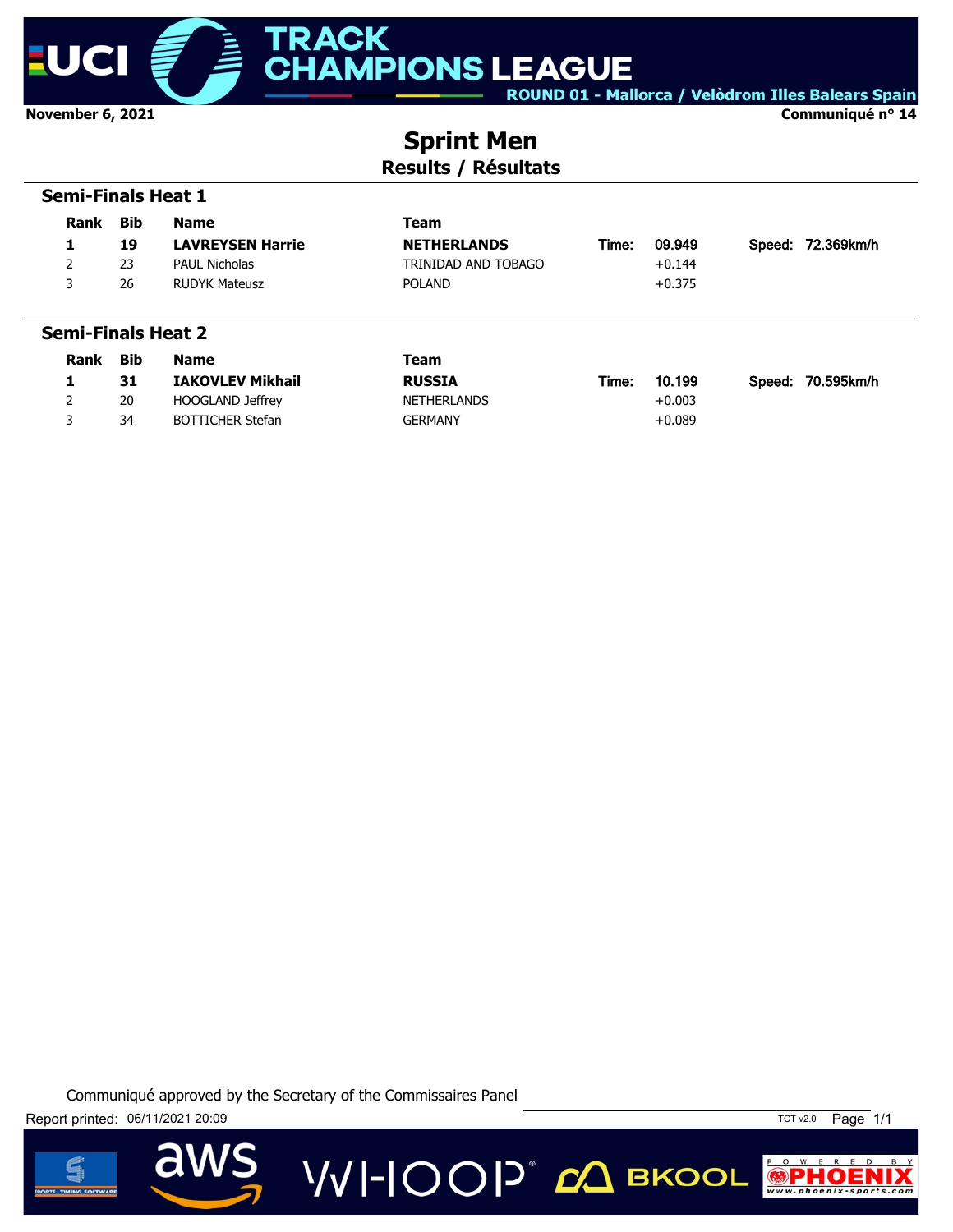

**Communiqué n° 15**

#### **Keirin Women - Final Results / Résultats**

|        | Rank No. |    | Rider                  | <b>Nation</b> | Team            | Time / Diff |                              |
|--------|----------|----|------------------------|---------------|-----------------|-------------|------------------------------|
| Heat 1 |          |    |                        |               |                 |             |                              |
|        |          |    | <b>MITCHELL Kelsey</b> | <b>CAN</b>    | <b>CANADA</b>   |             | Time:11.436 Speed:62.959km/h |
|        |          | 3  | <b>HINZE Emma</b>      | <b>GER</b>    | <b>GERMANY</b>  | $+0.066$    |                              |
|        |          | 10 | BAYONA PINEDA Martha   | <b>COL</b>    | <b>COLOMBIA</b> | $+0.122$    |                              |
|        | 4        | 4  | <b>FRIEDRICH Lea</b>   | <b>GER</b>    | <b>GERMANY</b>  | $+0.15$     |                              |
|        |          |    | <b>GROS Mathilde</b>   | <b>FRA</b>    | <b>FRANCE</b>   | $+0.453$    |                              |
|        |          | 9  | <b>VECE Miriam</b>     | ITA           | <b>ITALY</b>    | $+0.518$    |                              |

Communiqué approved by the Secretary of the Commissaires Panel





 $\overline{\mathbf{d}}$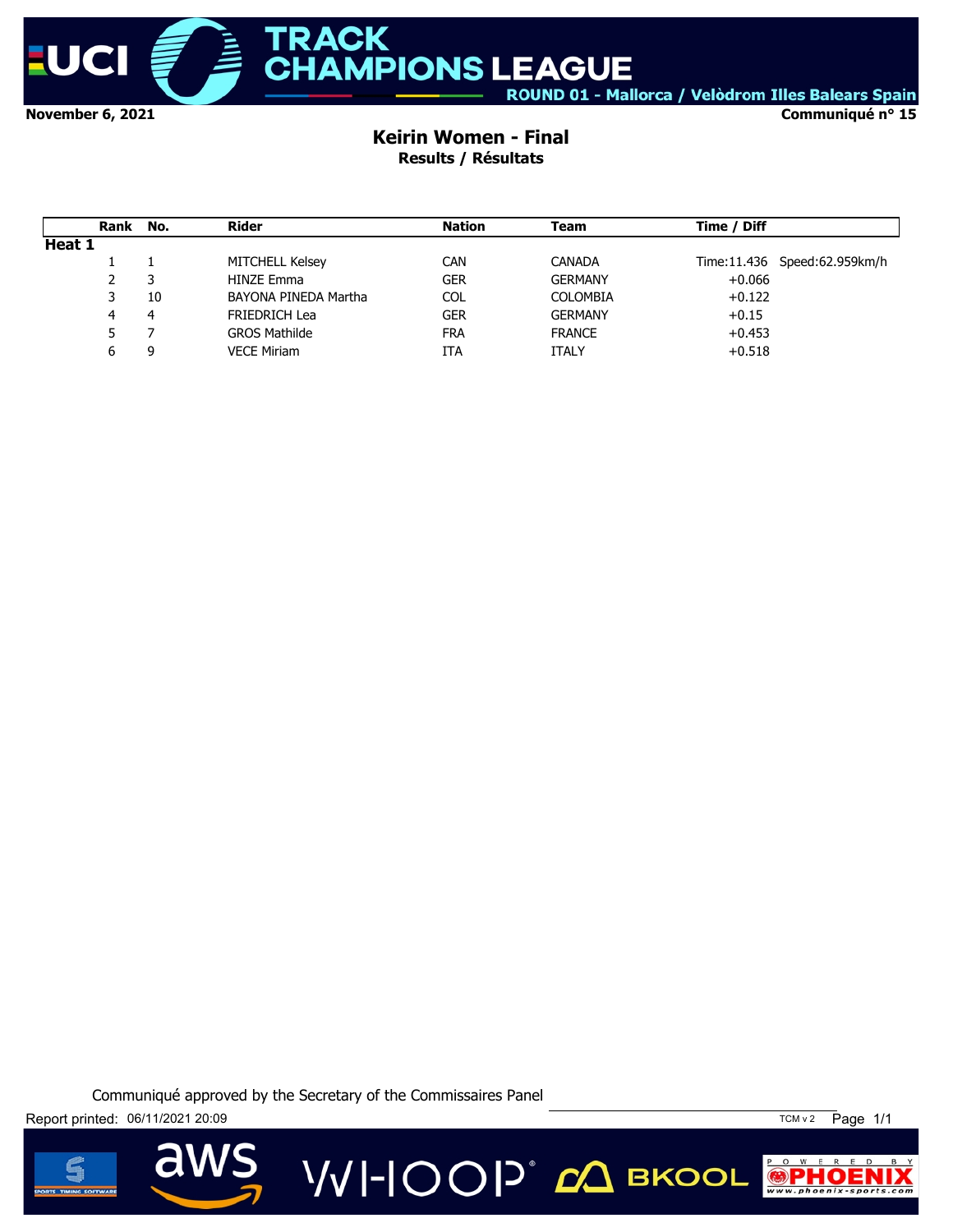

**Communiqué n° 16**

#### **Sprint Men Start List / Liste de départ**

| <b>Final</b> | <b>Bib</b> | <b>Name</b>             | Team          |
|--------------|------------|-------------------------|---------------|
|              | 19         | <b>LAVREYSEN Harrie</b> | NETHERLANDS   |
|              | 31         | <b>IAKOVLEV Mikhail</b> | <b>RUSSIA</b> |
|              |            |                         |               |

Communiqué approved by the Secretary of the Commissaires Panel

Report printed: 06/11/2021 20:10 **TCT v2** Page 1/1

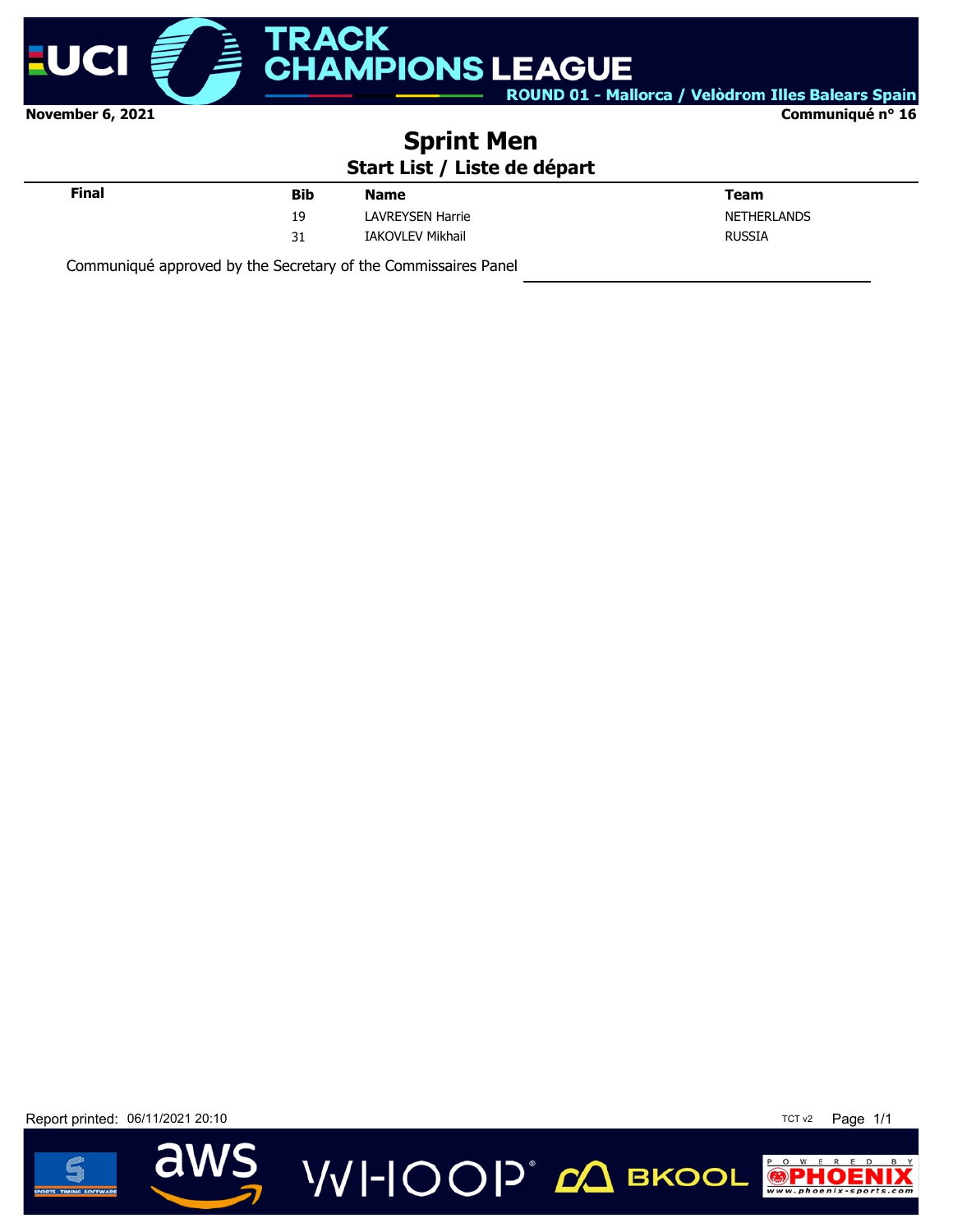

**Communiqué n° 17 A**

#### **Scratch Men Results / Résultats**

**APIONS LEAGUE** 

CK.

Race distance: 5 km (20 laps)

Elapsed time: 05:13 **Average speed: Speed: 57.411 km/h** 

| <b>Rank Bib</b> |    | <b>Name</b>  |                       | <b>Nation</b> | <b>Team</b>          | <b>Laps Down</b> |
|-----------------|----|--------------|-----------------------|---------------|----------------------|------------------|
| 1               | 57 | Corbin       | <b>STRONG</b>         | <b>NZL</b>    | <b>NEW ZEALAND</b>   |                  |
| 2               | 70 | Iuri         | LEITAO                | <b>POR</b>    | <b>PORTUGAL</b>      |                  |
| 3               | 61 | Rhys         | <b>BRITTON</b>        | <b>GBR</b>    | <b>GREAT BRITAIN</b> |                  |
| 4               | 71 | Erik         | <b>MARTORELL HAGA</b> | <b>ESP</b>    | <b>SPAIN</b>         |                  |
| 5               | 62 | Roy          | <b>EEFTING</b>        | <b>NED</b>    | <b>NETHERLANDS</b>   |                  |
| 6               | 65 | Gavin        | <b>HOOVER</b>         | <b>USA</b>    | <b>USA</b>           |                  |
| 7               | 69 | Aaron        | <b>GATE</b>           | <b>NZL</b>    | <b>NEW ZEALAND</b>   |                  |
| 8               | 67 | Kazushige    | <b>KUBOKI</b>         | <b>JPN</b>    | <b>JAPAN</b>         |                  |
| 9               | 64 | <b>Jules</b> | <b>HESTERS</b>        | <b>BEL</b>    | <b>BELGIUM</b>       |                  |
| 10              | 63 | Alan         | <b>BANASZEK</b>       | POL           | <b>POLAND</b>        |                  |
| 11              | 59 | Kelland      | O'BRIEN               | <b>AUS</b>    | <b>AUSTRALIA</b>     |                  |
| 12              | 56 | Sebastian    | <b>MORA</b>           | <b>ESP</b>    | <b>SPAIN</b>         |                  |
| 13              | 66 | Michele      | SCARTEZZINI           | ITA           | <b>ITALY</b>         |                  |
| 14              | 60 | Tuur         | <b>DENS</b>           | <b>BEL</b>    | <b>BELGIUM</b>       |                  |
| 15              | 55 | Ed           | <b>CLANCY</b>         | <b>GBR</b>    | <b>GREAT BRITAIN</b> |                  |
| 16              | 68 | Claudio      | <b>IMHOF</b>          | SUI           | SWITZERLAND          |                  |
| 17              | 72 | Rotem        | <b>TENE</b>           | <b>ISR</b>    | <b>ISRAEL</b>        |                  |
| 18              | 58 | Yacine       | <b>CHALEL</b>         | <b>ALG</b>    | <b>ALGERIA</b>       | $-1$             |

Communiqué approved by the Secretary of the Commissaires Panel

Report printed: 08/11/2021 15:51 **Website the SPORTS TIMING SOFTWARE** WWW.Veloresults.com TCM v4 Page 1/1

**VVI-IOOP** 20 BKOOL



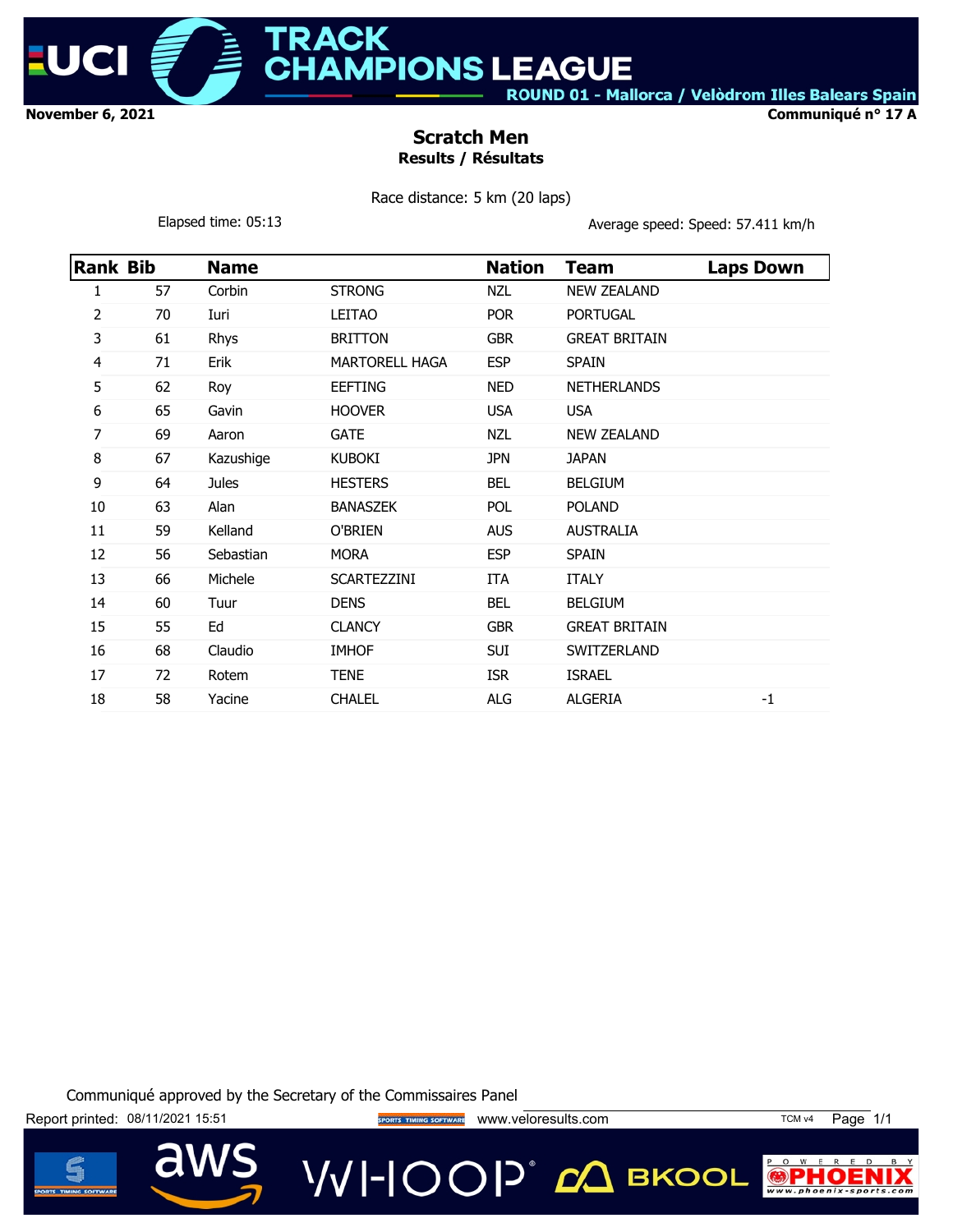

**ACK AMPIONS LEAGUE** ROUND 01 - Mallorca / Velòdrom Illes Balears Spain

**Communiqué n° 18**

# **Sprint Men**

**Results / Résultats**

|              |    | <b>Rank Bib Name</b>    | Team                            |          |                   |
|--------------|----|-------------------------|---------------------------------|----------|-------------------|
| <b>Final</b> |    |                         |                                 |          |                   |
|              | 19 | <b>LAVREYSEN Harrie</b> | <b>NETHERLANDS Time: 10.288</b> |          | Speed: 69.984km/h |
|              | 31 | IAKOVLEV Mikhail        | <b>RUSSIA</b>                   | $+1.622$ |                   |

VVI-IOOP® сД вкооц

Communiqué approved by the Secretary of the Commissaires Panel

Report printed: 06/11/2021 20:25 TCT v2.0 Page 1/1



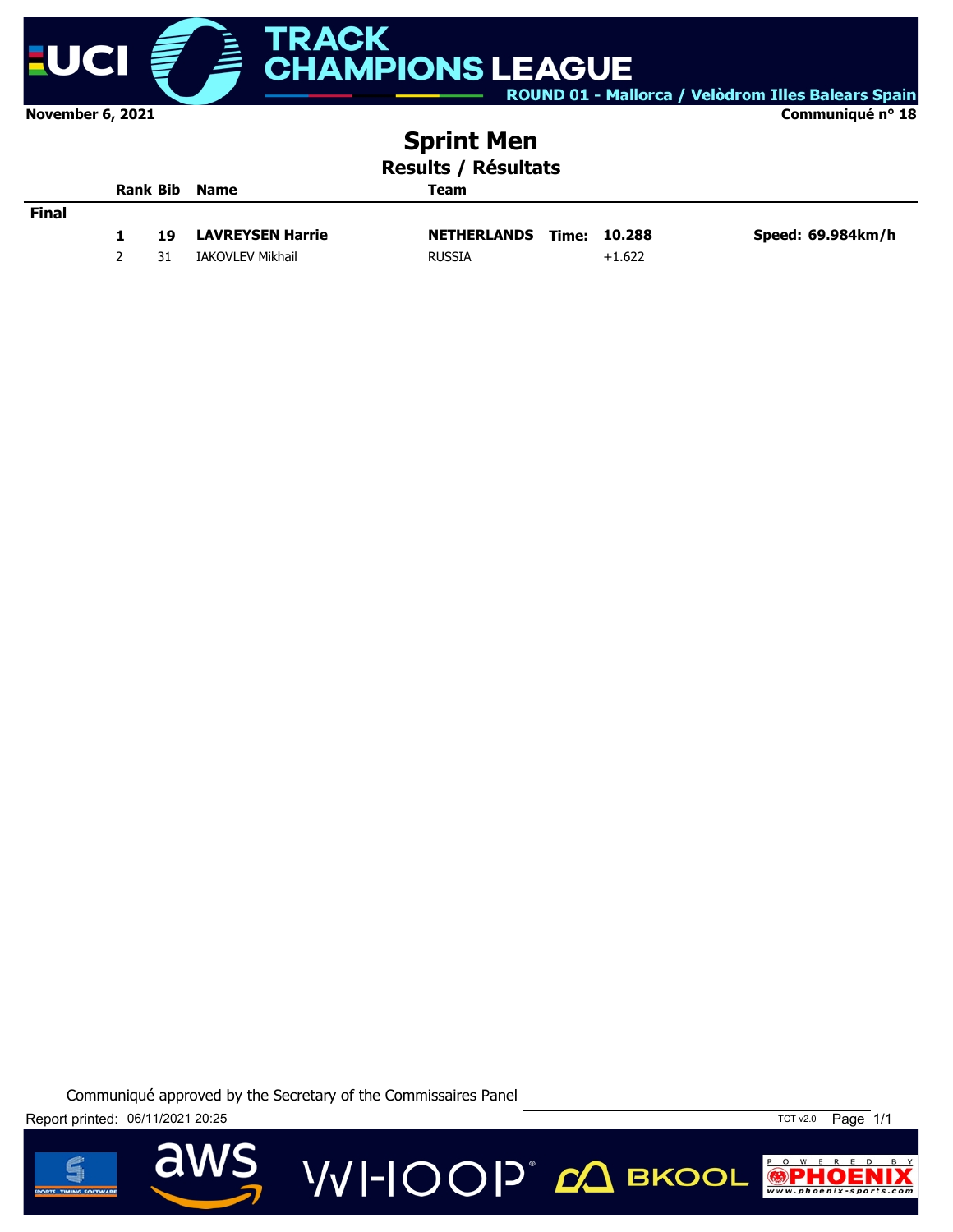

 **First Round Heat 1**

ROUND 01 - Mallorca / Velòdrom Illes Balears Spain

**Communiqué n° 19**

**Sprint Women**

**Results / Résultats**

| <b>Bib</b><br>Rank<br>Team<br><b>Name</b><br>3<br><b>HINZE Emma</b><br><b>GERMANY</b><br>11.205<br>1<br>Time:<br>Speed: 64.257km/h<br>$\overline{2}$<br>15<br>VAN RIESSEN Laurine<br>$+0.265$<br><b>NETHERLANDS</b><br>3<br>$+0.2895$<br>14<br><b>RUSSIA</b><br>SHMELEVA Daria<br><b>First Round Heat 2</b><br><b>Bib</b><br>Rank<br><b>Name</b><br><b>Team</b><br>4<br><b>FRIEDRICH Lea</b><br><b>GERMANY</b><br>11.185<br>Speed: 64.371km/h<br>1<br>Time:<br>2<br>$+0.397$<br>16<br>VOINOVA Anastasija<br><b>RUSSIA</b><br>3<br>17<br><b>SATO Mina</b><br><b>JAPAN</b><br>$+0.498$<br><b>First Round Heat 3</b><br>Rank<br><b>Bib</b><br><b>Team</b><br><b>Name</b><br>11.749<br>Speed: 61.281km/h<br>1<br>1<br><b>MITCHELL Kelsey</b><br><b>CANADA</b><br>Time:<br>$\overline{2}$<br>13<br><b>TYSHCHENKO Yana</b><br><b>RUSSIA</b><br>$+0.133$<br>3<br><b>GREAT BRITAIN</b><br>12<br><b>CAPEWELL Sophie</b><br>$+0.27$<br><b>First Round Heat 4</b><br><b>Bib</b><br>Rank<br><b>Team</b><br><b>Name</b><br>8<br><b>CANADA</b><br>1<br><b>GENEST Lauriane</b><br>11.207<br>Speed: 64.245km/h<br>Time:<br>$\overline{2}$<br>5<br><b>KRUPECKAITE Simoma</b><br>$+0.042$<br>LITHUANIA<br>$+0.261$<br>3<br><b>JAPAN</b><br>11<br><b>OHTA Riyu</b><br><b>First Round Heat 5</b><br><b>Bib</b><br>Rank<br><b>Name</b><br>Team<br>6<br>11.220<br>1<br><b>STARIKOVA Olena</b><br><b>UKRAINE</b><br>Speed: 64.171km/h<br>Time:<br>BAYONA PINEDA Martha<br><b>COLOMBIA</b><br>$+0.043$<br>2<br>10<br>3<br>$\overline{7}$<br><b>GROS Mathilde</b><br><b>FRANCE</b><br>$+0.141$<br><b>First Round Heat 6</b><br>Rank<br><b>Bib</b><br>Team<br><b>Name</b><br>$\overline{2}$<br>1<br>11.215<br><b>BRASPENNINCX Shanne</b><br><b>NETHERLANDS</b><br>Speed: 64.199km/h<br>Time:<br>$\overline{2}$<br>9<br><b>VECE Miriam</b><br><b>ITALY</b><br>$+0.034$<br>3<br>18<br>VERDUGO OSUNA Yuli Paola<br><b>MEXICO</b><br>$+0.182$ |  |  |  |  |  |
|-----------------------------------------------------------------------------------------------------------------------------------------------------------------------------------------------------------------------------------------------------------------------------------------------------------------------------------------------------------------------------------------------------------------------------------------------------------------------------------------------------------------------------------------------------------------------------------------------------------------------------------------------------------------------------------------------------------------------------------------------------------------------------------------------------------------------------------------------------------------------------------------------------------------------------------------------------------------------------------------------------------------------------------------------------------------------------------------------------------------------------------------------------------------------------------------------------------------------------------------------------------------------------------------------------------------------------------------------------------------------------------------------------------------------------------------------------------------------------------------------------------------------------------------------------------------------------------------------------------------------------------------------------------------------------------------------------------------------------------------------------------------------------------------------------------------------------------------------------------------------------------------------------------------|--|--|--|--|--|
|                                                                                                                                                                                                                                                                                                                                                                                                                                                                                                                                                                                                                                                                                                                                                                                                                                                                                                                                                                                                                                                                                                                                                                                                                                                                                                                                                                                                                                                                                                                                                                                                                                                                                                                                                                                                                                                                                                                 |  |  |  |  |  |
|                                                                                                                                                                                                                                                                                                                                                                                                                                                                                                                                                                                                                                                                                                                                                                                                                                                                                                                                                                                                                                                                                                                                                                                                                                                                                                                                                                                                                                                                                                                                                                                                                                                                                                                                                                                                                                                                                                                 |  |  |  |  |  |
|                                                                                                                                                                                                                                                                                                                                                                                                                                                                                                                                                                                                                                                                                                                                                                                                                                                                                                                                                                                                                                                                                                                                                                                                                                                                                                                                                                                                                                                                                                                                                                                                                                                                                                                                                                                                                                                                                                                 |  |  |  |  |  |
|                                                                                                                                                                                                                                                                                                                                                                                                                                                                                                                                                                                                                                                                                                                                                                                                                                                                                                                                                                                                                                                                                                                                                                                                                                                                                                                                                                                                                                                                                                                                                                                                                                                                                                                                                                                                                                                                                                                 |  |  |  |  |  |
|                                                                                                                                                                                                                                                                                                                                                                                                                                                                                                                                                                                                                                                                                                                                                                                                                                                                                                                                                                                                                                                                                                                                                                                                                                                                                                                                                                                                                                                                                                                                                                                                                                                                                                                                                                                                                                                                                                                 |  |  |  |  |  |
|                                                                                                                                                                                                                                                                                                                                                                                                                                                                                                                                                                                                                                                                                                                                                                                                                                                                                                                                                                                                                                                                                                                                                                                                                                                                                                                                                                                                                                                                                                                                                                                                                                                                                                                                                                                                                                                                                                                 |  |  |  |  |  |
|                                                                                                                                                                                                                                                                                                                                                                                                                                                                                                                                                                                                                                                                                                                                                                                                                                                                                                                                                                                                                                                                                                                                                                                                                                                                                                                                                                                                                                                                                                                                                                                                                                                                                                                                                                                                                                                                                                                 |  |  |  |  |  |
|                                                                                                                                                                                                                                                                                                                                                                                                                                                                                                                                                                                                                                                                                                                                                                                                                                                                                                                                                                                                                                                                                                                                                                                                                                                                                                                                                                                                                                                                                                                                                                                                                                                                                                                                                                                                                                                                                                                 |  |  |  |  |  |
|                                                                                                                                                                                                                                                                                                                                                                                                                                                                                                                                                                                                                                                                                                                                                                                                                                                                                                                                                                                                                                                                                                                                                                                                                                                                                                                                                                                                                                                                                                                                                                                                                                                                                                                                                                                                                                                                                                                 |  |  |  |  |  |
|                                                                                                                                                                                                                                                                                                                                                                                                                                                                                                                                                                                                                                                                                                                                                                                                                                                                                                                                                                                                                                                                                                                                                                                                                                                                                                                                                                                                                                                                                                                                                                                                                                                                                                                                                                                                                                                                                                                 |  |  |  |  |  |
|                                                                                                                                                                                                                                                                                                                                                                                                                                                                                                                                                                                                                                                                                                                                                                                                                                                                                                                                                                                                                                                                                                                                                                                                                                                                                                                                                                                                                                                                                                                                                                                                                                                                                                                                                                                                                                                                                                                 |  |  |  |  |  |
|                                                                                                                                                                                                                                                                                                                                                                                                                                                                                                                                                                                                                                                                                                                                                                                                                                                                                                                                                                                                                                                                                                                                                                                                                                                                                                                                                                                                                                                                                                                                                                                                                                                                                                                                                                                                                                                                                                                 |  |  |  |  |  |
|                                                                                                                                                                                                                                                                                                                                                                                                                                                                                                                                                                                                                                                                                                                                                                                                                                                                                                                                                                                                                                                                                                                                                                                                                                                                                                                                                                                                                                                                                                                                                                                                                                                                                                                                                                                                                                                                                                                 |  |  |  |  |  |
|                                                                                                                                                                                                                                                                                                                                                                                                                                                                                                                                                                                                                                                                                                                                                                                                                                                                                                                                                                                                                                                                                                                                                                                                                                                                                                                                                                                                                                                                                                                                                                                                                                                                                                                                                                                                                                                                                                                 |  |  |  |  |  |
|                                                                                                                                                                                                                                                                                                                                                                                                                                                                                                                                                                                                                                                                                                                                                                                                                                                                                                                                                                                                                                                                                                                                                                                                                                                                                                                                                                                                                                                                                                                                                                                                                                                                                                                                                                                                                                                                                                                 |  |  |  |  |  |
|                                                                                                                                                                                                                                                                                                                                                                                                                                                                                                                                                                                                                                                                                                                                                                                                                                                                                                                                                                                                                                                                                                                                                                                                                                                                                                                                                                                                                                                                                                                                                                                                                                                                                                                                                                                                                                                                                                                 |  |  |  |  |  |
|                                                                                                                                                                                                                                                                                                                                                                                                                                                                                                                                                                                                                                                                                                                                                                                                                                                                                                                                                                                                                                                                                                                                                                                                                                                                                                                                                                                                                                                                                                                                                                                                                                                                                                                                                                                                                                                                                                                 |  |  |  |  |  |
|                                                                                                                                                                                                                                                                                                                                                                                                                                                                                                                                                                                                                                                                                                                                                                                                                                                                                                                                                                                                                                                                                                                                                                                                                                                                                                                                                                                                                                                                                                                                                                                                                                                                                                                                                                                                                                                                                                                 |  |  |  |  |  |
|                                                                                                                                                                                                                                                                                                                                                                                                                                                                                                                                                                                                                                                                                                                                                                                                                                                                                                                                                                                                                                                                                                                                                                                                                                                                                                                                                                                                                                                                                                                                                                                                                                                                                                                                                                                                                                                                                                                 |  |  |  |  |  |
|                                                                                                                                                                                                                                                                                                                                                                                                                                                                                                                                                                                                                                                                                                                                                                                                                                                                                                                                                                                                                                                                                                                                                                                                                                                                                                                                                                                                                                                                                                                                                                                                                                                                                                                                                                                                                                                                                                                 |  |  |  |  |  |
|                                                                                                                                                                                                                                                                                                                                                                                                                                                                                                                                                                                                                                                                                                                                                                                                                                                                                                                                                                                                                                                                                                                                                                                                                                                                                                                                                                                                                                                                                                                                                                                                                                                                                                                                                                                                                                                                                                                 |  |  |  |  |  |
|                                                                                                                                                                                                                                                                                                                                                                                                                                                                                                                                                                                                                                                                                                                                                                                                                                                                                                                                                                                                                                                                                                                                                                                                                                                                                                                                                                                                                                                                                                                                                                                                                                                                                                                                                                                                                                                                                                                 |  |  |  |  |  |
|                                                                                                                                                                                                                                                                                                                                                                                                                                                                                                                                                                                                                                                                                                                                                                                                                                                                                                                                                                                                                                                                                                                                                                                                                                                                                                                                                                                                                                                                                                                                                                                                                                                                                                                                                                                                                                                                                                                 |  |  |  |  |  |
|                                                                                                                                                                                                                                                                                                                                                                                                                                                                                                                                                                                                                                                                                                                                                                                                                                                                                                                                                                                                                                                                                                                                                                                                                                                                                                                                                                                                                                                                                                                                                                                                                                                                                                                                                                                                                                                                                                                 |  |  |  |  |  |
|                                                                                                                                                                                                                                                                                                                                                                                                                                                                                                                                                                                                                                                                                                                                                                                                                                                                                                                                                                                                                                                                                                                                                                                                                                                                                                                                                                                                                                                                                                                                                                                                                                                                                                                                                                                                                                                                                                                 |  |  |  |  |  |
|                                                                                                                                                                                                                                                                                                                                                                                                                                                                                                                                                                                                                                                                                                                                                                                                                                                                                                                                                                                                                                                                                                                                                                                                                                                                                                                                                                                                                                                                                                                                                                                                                                                                                                                                                                                                                                                                                                                 |  |  |  |  |  |
|                                                                                                                                                                                                                                                                                                                                                                                                                                                                                                                                                                                                                                                                                                                                                                                                                                                                                                                                                                                                                                                                                                                                                                                                                                                                                                                                                                                                                                                                                                                                                                                                                                                                                                                                                                                                                                                                                                                 |  |  |  |  |  |
|                                                                                                                                                                                                                                                                                                                                                                                                                                                                                                                                                                                                                                                                                                                                                                                                                                                                                                                                                                                                                                                                                                                                                                                                                                                                                                                                                                                                                                                                                                                                                                                                                                                                                                                                                                                                                                                                                                                 |  |  |  |  |  |
|                                                                                                                                                                                                                                                                                                                                                                                                                                                                                                                                                                                                                                                                                                                                                                                                                                                                                                                                                                                                                                                                                                                                                                                                                                                                                                                                                                                                                                                                                                                                                                                                                                                                                                                                                                                                                                                                                                                 |  |  |  |  |  |

VVI-IOOP® сД вкооц

Communiqué approved by the Secretary of the Commissaires Panel

Report printed: 06/11/2021 20:48 TCT v2.0 Page 1/1

 $\overline{\mathbf{d}}$ 



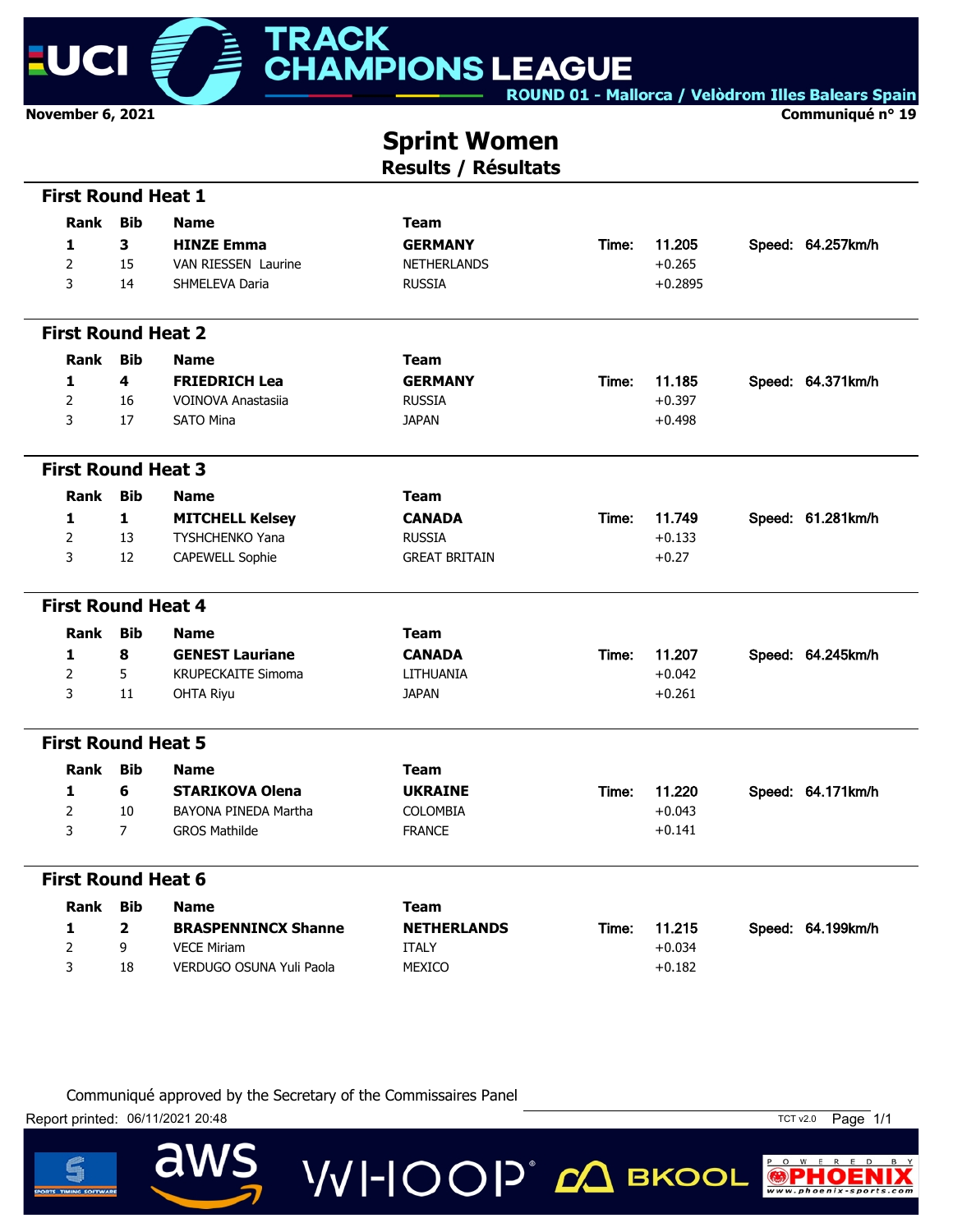

**Communiqué n° 20**

# **Sprint Women**

#### **Start List / Liste de départ**

| <b>Semi-Finals Heat 1</b> | <b>Bib</b> | <b>Name</b>                | <b>Team</b>        |
|---------------------------|------------|----------------------------|--------------------|
|                           | 2          | <b>BRASPENNINCX Shanne</b> | <b>NETHERLANDS</b> |
|                           | 3          | <b>HINZE Emma</b>          | <b>GERMANY</b>     |
|                           | 8          | <b>GENEST Lauriane</b>     | <b>CANADA</b>      |
|                           |            |                            |                    |
| <b>Semi-Finals Heat 2</b> | <b>Bib</b> | <b>Name</b>                | <b>Team</b>        |
|                           |            | <b>MITCHELL Kelsey</b>     | <b>CANADA</b>      |
|                           | 4          | <b>FRIEDRICH Lea</b>       | <b>GERMANY</b>     |
|                           | 6          | STARIKOVA Olena            | <b>UKRAINE</b>     |

**VVI-IOOP**® ДВКООL

Communiqué approved by the Secretary of the Commissaires Panel





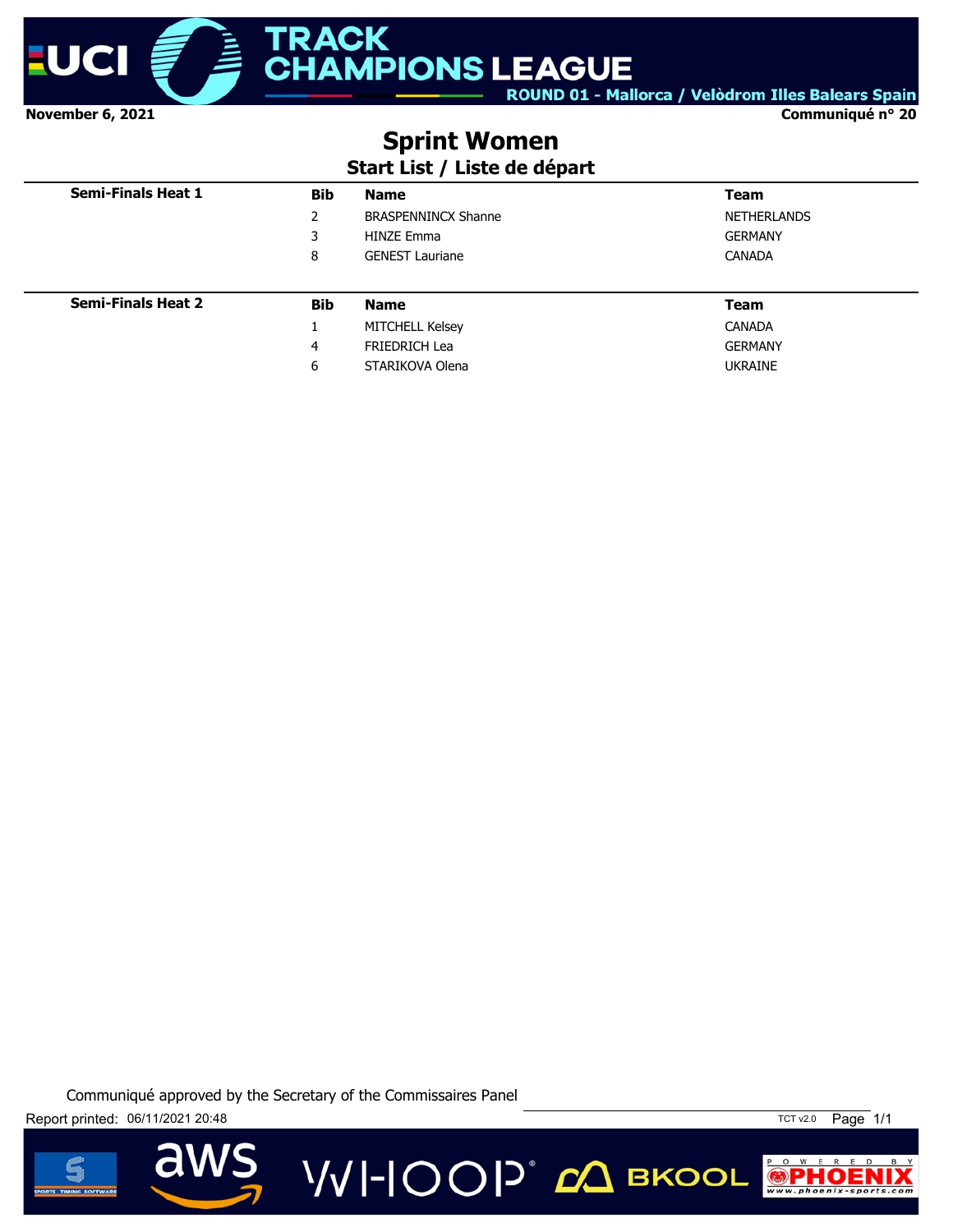

# **IPIONS LEAGUE**

ACK

ROUND 01 - Mallorca / Velòdrom Illes Balears Spain

**Communiqué n° 21**

#### **Elimination Women Results / Résultats**

Race distance: 9 km (36 laps)

| Elapsed time: |
|---------------|
|---------------|

Average Speed:

| <b>Rank Bib</b> |    | <b>Name</b>                  | <b>Nation</b> | <b>Team</b>          | <b>Laps Down</b> |
|-----------------|----|------------------------------|---------------|----------------------|------------------|
| 1               | 37 | <b>ARCHIBALD Katie</b>       | <b>GBR</b>    | <b>GREAT BRITAIN</b> |                  |
| 2               | 38 | <b>WILD Kirsten</b>          | <b>NED</b>    | <b>NETHERLANDS</b>   |                  |
| 3               | 40 | <b>STENBERG Anita Yvonne</b> | <b>NOR</b>    | <b>NORWAY</b>        |                  |
| 4               | 41 | <b>EDMONDSON Annette</b>     | <b>AUS</b>    | <b>AUSTRALIA</b>     |                  |
| 5               | 52 | <b>BALEISYTE Olivija</b>     | LTU           | LITHUANIA            |                  |
| 6               | 42 | <b>COLES-LYSTER Maggie</b>   | <b>CAN</b>    | <b>CANADA</b>        |                  |
| 7               | 49 | <b>ZANARDI Silvia</b>        | ITA           | <b>ITALY</b>         |                  |
| 8               | 51 | <b>MARTINS Maria</b>         | <b>POR</b>    | <b>PORTUGAL</b>      |                  |
| 9               | 43 | <b>TSERAKH Hanna</b>         | <b>BLR</b>    | <b>BELARUS</b>       |                  |
| 10              | 45 | <b>ANDRES Michelle</b>       | SUI           | SWITZERLAND          |                  |
| 11              | 44 | CALVO Tania                  | <b>ESP</b>    | <b>SPAIN</b>         |                  |
| 12              | 46 | <b>BACIKOVA Alzbeta</b>      | <b>SVK</b>    | <b>SLOVAKIA</b>      |                  |
| 13              | 53 | <b>LARRARTE Eukene</b>       | <b>ESP</b>    | <b>SPAIN</b>         |                  |
| 14              | 39 | <b>KAJIHARA Yumi</b>         | JPN           | <b>JAPAN</b>         |                  |
| 15              | 50 | KARASIEWICZ Karolina         | <b>POL</b>    | <b>POLAND</b>        |                  |
| 16              | 48 | <b>KAY Emily</b>             | <b>IRL</b>    | <b>IRELAND</b>       |                  |
| 17              | 54 | <b>RYAN Kendall</b>          | <b>USA</b>    | <b>USA</b>           |                  |
|                 | 47 | Gulnaz                       | <b>RUS</b>    | <b>RUSSIA</b>        | <b>DNS</b>       |
|                 |    |                              |               |                      |                  |

Communiqué approved by the Secretary of the Commissaires Panel

Report printed: 06/11/2021 21:03 **Way of the Secret Transaction Control** www.veloresults.com TCM v4 Page 1/1

VVI-IOOP® ДВКООL



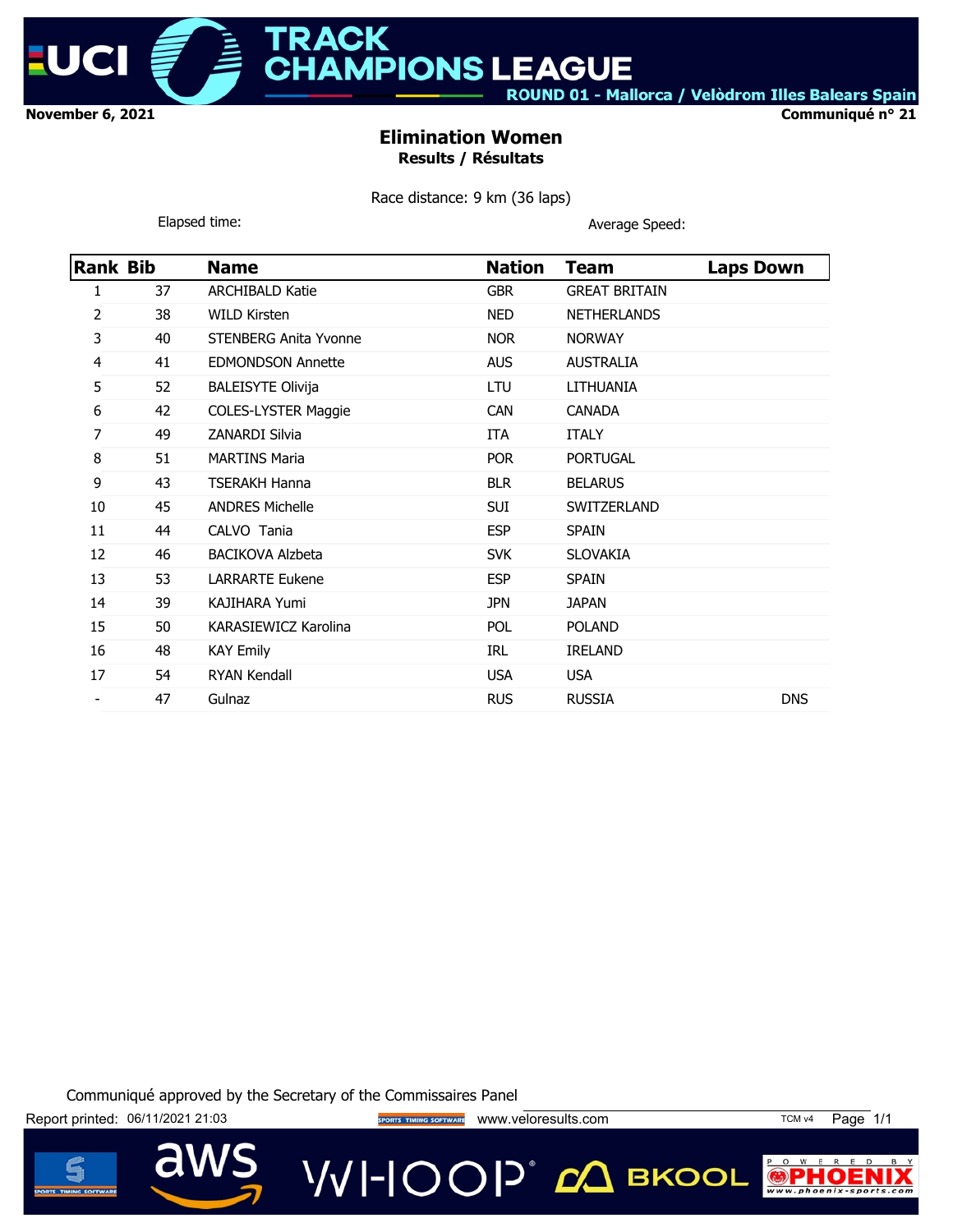

**MPIONS LEAGUE** ROUND 01 - Mallorca / Velòdrom Illes Balears Spain

**Communiqué n° 22**

#### **League Women Endurance Results / Résultats**

TRACK

| Rank No.       |    | <b>Name</b>                  | Team                 | <b>Elimination</b> | <b>Scratch</b> | <b>Total Points</b> |
|----------------|----|------------------------------|----------------------|--------------------|----------------|---------------------|
| $\mathbf{1}$   | 37 | <b>ARCHIBALD Katie</b>       | <b>GREAT BRITAIN</b> | 20(1)              | 13(4)          | 33                  |
| $\overline{2}$ | 42 | <b>COLES-LYSTER Maggie</b>   | <b>CANADA</b>        | 10(6)              | 20(1)          | 30                  |
| 3              | 52 | <b>BALEISYTE Olivija</b>     | LITHUANIA            | 11(5)              | 17(2)          | 28                  |
| $\overline{4}$ | 38 | <b>WILD Kirsten</b>          | <b>NETHERLANDS</b>   | 17(2)              | 8(8)           | 25                  |
| '5             | 41 | <b>EDMONDSON Annette</b>     | <b>AUSTRALIA</b>     | 13(4)              | 10(6)          | 23                  |
| 6              | 43 | <b>TSERAKH Hanna</b>         | <b>BELARUS</b>       | 7(9)               | 15(3)          | 22                  |
| $\overline{7}$ | 40 | <b>STENBERG Anita Yvonne</b> | <b>NORWAY</b>        | 15(3)              | 7(9)           | 22                  |
| 8              | 39 | KAJIHARA Yumi                | <b>JAPAN</b>         | 2(14)              | 11(5)          | 13                  |
| 9              | 51 | <b>MARTINS Maria</b>         | <b>PORTUGAL</b>      | 8(8)               | 5(11)          | 13                  |
| 10             | 49 | <b>ZANARDI Silvia</b>        | <b>ITALY</b>         | 9(7)               | 2(14)          | 11                  |
| 11             | 48 | <b>KAY Emily</b>             | <b>IRELAND</b>       | 0(16)              | 9(7)           | 9                   |
| 12             | 44 | CALVO Tania                  | <b>SPAIN</b>         | 5(11)              | 4 (12)         | 9                   |
| 13             | 54 | <b>RYAN Kendall</b>          | <b>USA</b>           | 0(17)              | 6(10)          | 6                   |
| 14             | 45 | <b>ANDRES Michelle</b>       | SWITZERLAND          | 6(10)              | 0(16)          | 6                   |
| 15             | 50 | KARASIEWICZ Karolina         | <b>POLAND</b>        | 1(15)              | 3(13)          | $\overline{4}$      |
| 16             | 53 | <b>LARRARTE Eukene</b>       | <b>SPAIN</b>         | 3(13)              | 1(15)          | 4                   |
| 17             | 46 | <b>BACIKOVA Alzbeta</b>      | <b>SLOVAKIA</b>      | 4(12)              | 0(17)          | $\overline{4}$      |
| 18             | 47 | <b>KHATUNTSEVA Gulnaz</b>    | <b>RUSSIA</b>        | 0(18)              | 0(18)          | 0                   |

Communiqué approved by the Secretary of the Commissaires Panel

Report printed: 06/11/2021 21:04 **Wave Strong TIMING SOTTWARE** WWW.Veloresults.com TCM 4 TCL v1 Page 1/1

VVI-IOOP® сД вкооц

w

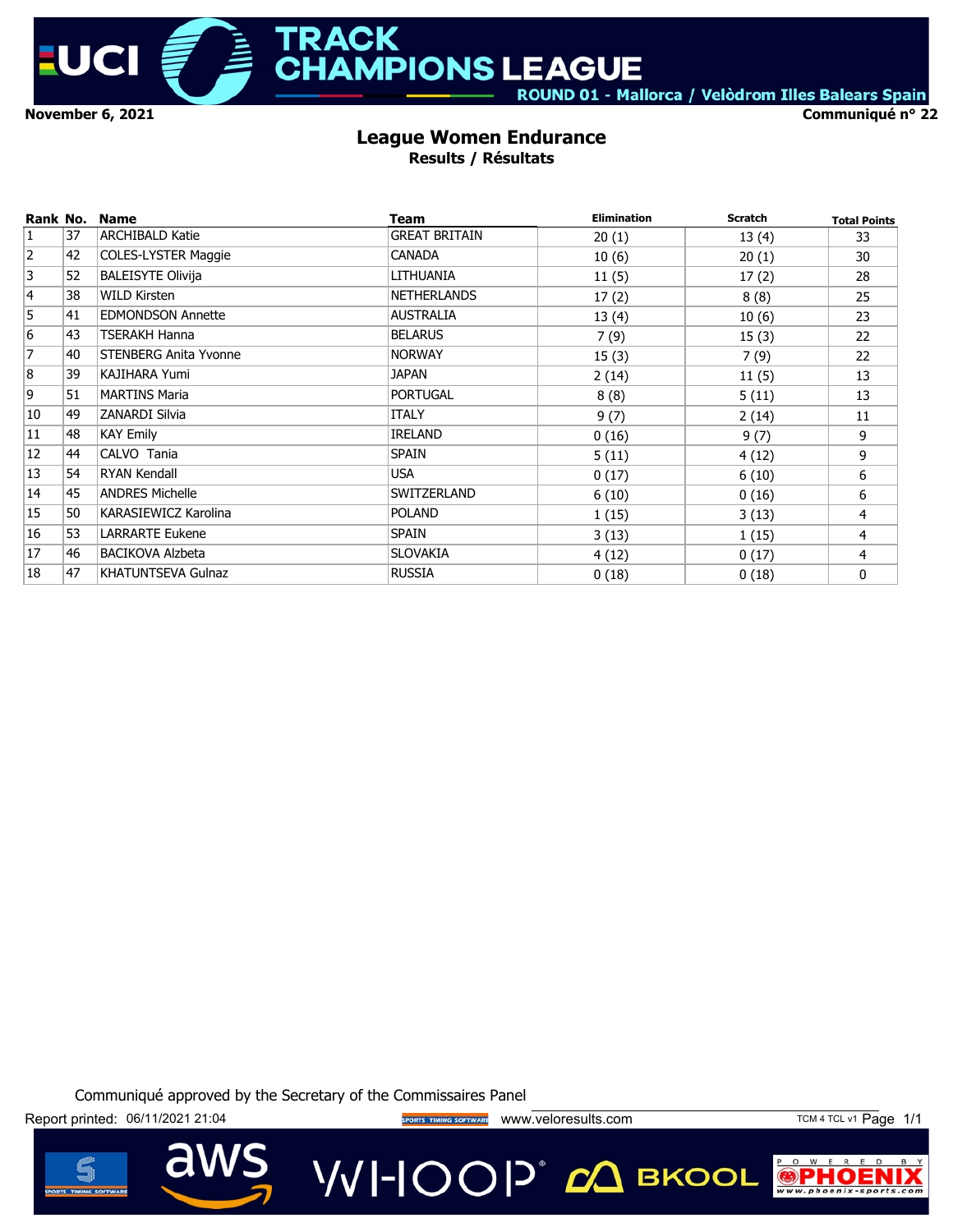

**TRACK** 

**Communiqué n° 23**

# **Keirin Men - First Round**

**Results / Résultats**

|        | Rank | No. | <b>Rider</b>                          | <b>Nation</b> | <b>Team</b>                                     | Time / Diff  |                  |
|--------|------|-----|---------------------------------------|---------------|-------------------------------------------------|--------------|------------------|
| Heat 1 |      |     |                                       |               |                                                 |              |                  |
|        |      | 34  | <b>BOTTICHER Stefan</b>               | <b>GER</b>    | <b>GERMANY</b>                                  | Time: 10.345 | Speed:69.598km/h |
|        | 2    | 19  | <b>LAVREYSEN Harrie</b>               | <b>NED</b>    | <b>NETHERLANDS</b>                              | $+0.066$     |                  |
|        | 3    | 24  | <b>LENDEL Vasilijus</b>               | LTU           | LITHUANIA                                       | $+0.075$     |                  |
|        | 4    | 33  | <b>HELAL Rayan</b>                    | <b>FRA</b>    | <b>FRANCE</b>                                   | $+0.169$     |                  |
|        | 5    | 26  | <b>RUDYK Mateusz</b>                  | <b>POL</b>    | <b>POLAND</b>                                   | $+0.404$     |                  |
|        | 6    | 22  | <b>DMITRIEV Denis</b>                 | <b>RUS</b>    | <b>RUSSIA</b>                                   | $+0.56$      |                  |
| Heat 2 |      |     |                                       |               |                                                 |              |                  |
|        |      | 32  | YAMASAKI Kento                        | <b>JPN</b>    | <b>JAPAN</b>                                    | Time: 10.435 | Speed:68.994km/h |
|        | 2    | 20  | <b>HOOGLAND Jeffrey</b>               | <b>NED</b>    | <b>NETHERLANDS</b>                              | $+0.051$     |                  |
|        | 3    | 30  | <b>OUINTERO CHAVARRO Kevin Santia</b> | <b>COL</b>    | <b>COLOMBIA</b>                                 | $+0.098$     |                  |
|        | 4    | 29  | CASTLE Jordan                         | NZL           | <b>NEW ZEALAND</b>                              | $+0.188$     |                  |
|        | 5    | 21  | <b>LEVY Maximilian</b>                | <b>GER</b>    | <b>GERMANY</b>                                  | $+0.243$     |                  |
|        | 6    | 35  | ANGSUTHASAWIT Jai                     | <b>THA</b>    | THAILAND                                        | $+0.684$     |                  |
| Heat 3 |      |     |                                       |               |                                                 |              |                  |
|        |      | 23  | <b>PAUL Nicholas</b>                  | <b>TTO</b>    | TRINIDAD AND TOBAG Time:10.435 Speed:68.994km/h |              |                  |
|        | 2    | 36  | <b>BARRETTE Hugo</b>                  | <b>CAN</b>    | <b>CANADA</b>                                   | $+0.032$     |                  |
|        | 3    | 28  | <b>DERACHE Tom</b>                    | <b>FRA</b>    | <b>FRANCE</b>                                   | $+0.118$     |                  |
|        | 4    | 25  | SPIES Jean                            | <b>RSA</b>    | SOUTH AFRICA                                    | $+0.155$     |                  |
|        | 5    | 27  | TJON EN FA Jair                       | <b>SUR</b>    | <b>SURINAME</b>                                 | $+0.276$     |                  |
|        | 6    | 31  | <b>IAKOVLEV Mikhail</b>               | <b>RUS</b>    | <b>RUSSIA</b>                                   | $+0.337$     |                  |

VVI-IOOP® сД вкооц

Communiqué approved by the Secretary of the Commissaires Panel



 $\overline{\mathbf{d}}$ 



P O W E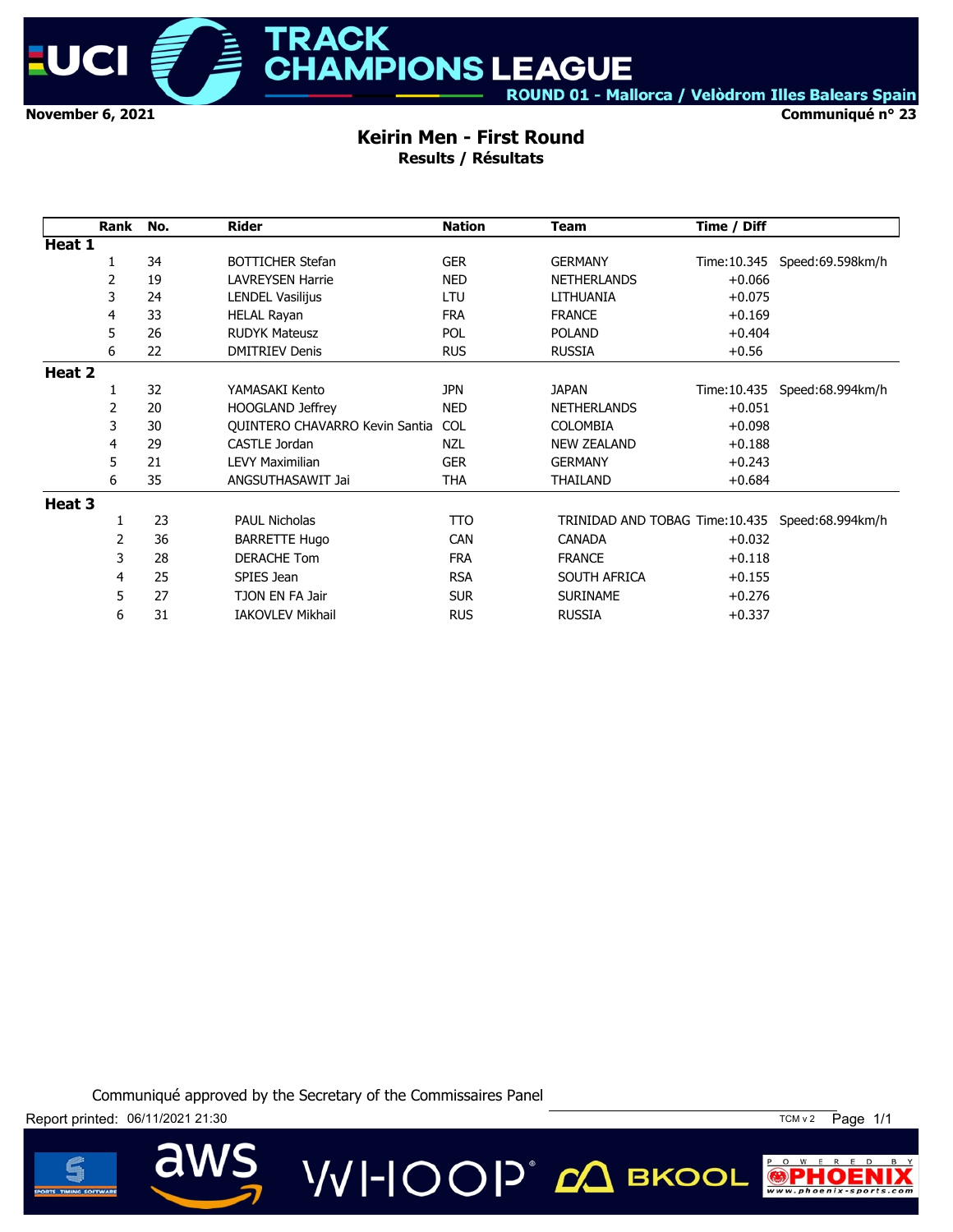

**Communiqué n° 24 A**

#### **Keirin Men - Final Start List / Liste de départ**

| Race distance: 6 laps |  |
|-----------------------|--|
|-----------------------|--|

|                                              | Heat 1           |                 |            |                     |  |  |  |  |
|----------------------------------------------|------------------|-----------------|------------|---------------------|--|--|--|--|
| <b>Rider</b><br><b>Nation</b><br>Team<br>No. |                  |                 |            |                     |  |  |  |  |
| 34                                           | <b>BOTTICHER</b> | Stefan          | <b>GER</b> | <b>GERMANY</b>      |  |  |  |  |
| 20                                           | <b>HOOGLAND</b>  | <b>Jeffrey</b>  | <b>NED</b> | <b>NETHERLANDS</b>  |  |  |  |  |
| 19                                           | LAVREYSEN        | Harrie          | <b>NED</b> | <b>NETHERLANDS</b>  |  |  |  |  |
| 32                                           | YAMASAKI         | Kento           | <b>JPN</b> | <b>JAPAN</b>        |  |  |  |  |
| 23                                           | PAUL             | <b>Nicholas</b> | <b>TTO</b> | TRINIDAD AND TOBAGO |  |  |  |  |
| 36                                           | <b>BARRETTE</b>  | Hugo            | <b>CAN</b> | <b>CANADA</b>       |  |  |  |  |

Communiqué approved by the Secretary of the Commissaires Panel

VVI-IOOP® *с*Д вкооц

Report printed: 06/11/2021 21:45 TCM v 2 Page 1/1



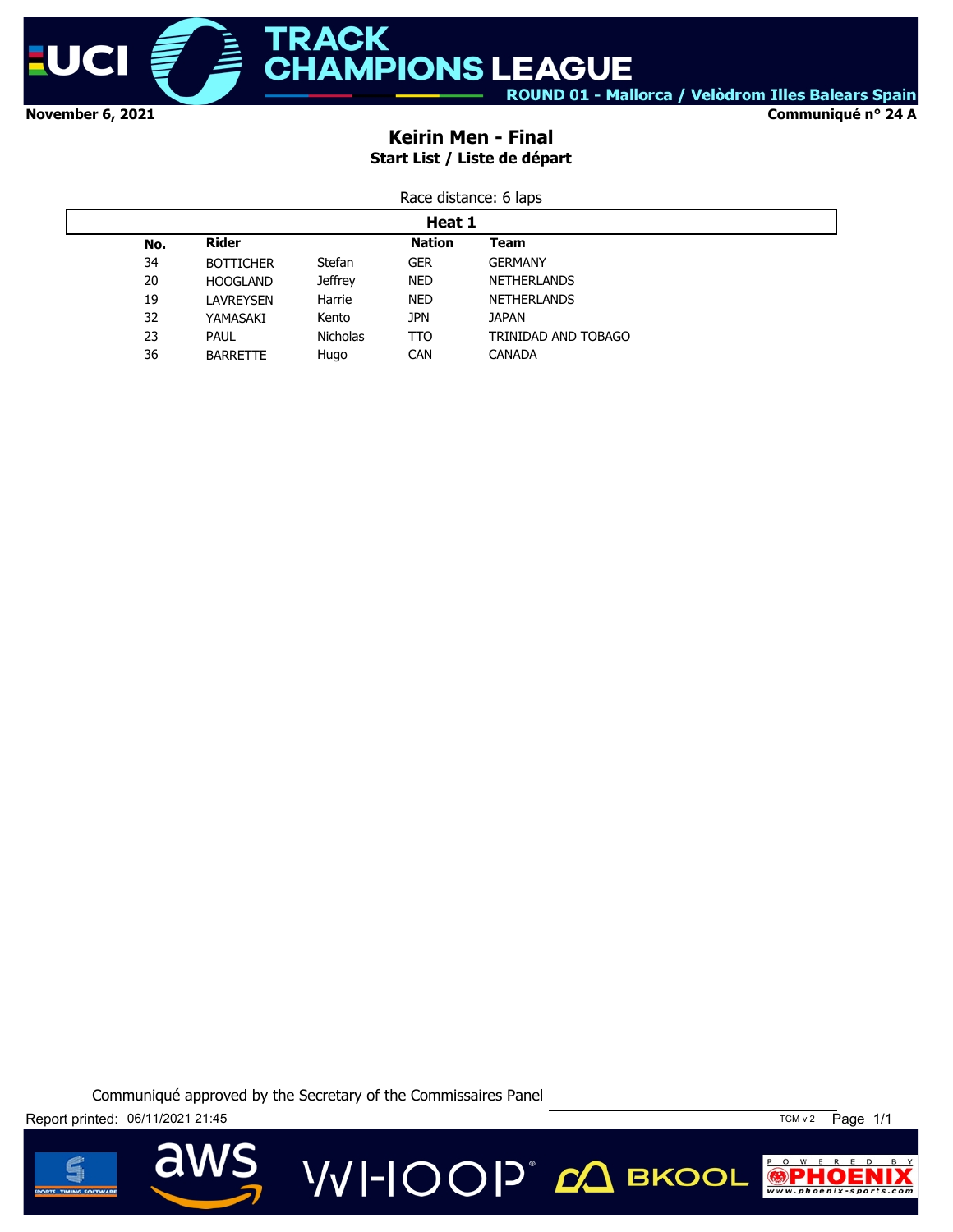

**Communiqué n° 24**

#### **Keirin Men - Final Start List / Liste de départ**

Race distance: 5 laps

|     | Heat 1                             |                    |               |                     |  |  |  |  |
|-----|------------------------------------|--------------------|---------------|---------------------|--|--|--|--|
| No. | <b>Rider</b>                       |                    | <b>Nation</b> | <b>Team</b>         |  |  |  |  |
| 34  | <b>BOTTICHER</b>                   | Stefan             | <b>GER</b>    | <b>GERMANY</b>      |  |  |  |  |
| 19  | <b>LAVREYSEN</b>                   | Harrie             | <b>NED</b>    | <b>NETHERLANDS</b>  |  |  |  |  |
| 32  | YAMASAKI                           | Kento              | <b>JPN</b>    | <b>JAPAN</b>        |  |  |  |  |
| 30  | <b>OUINTERO</b><br><b>CHAVARRO</b> | Kevin Santiago COL |               | <b>COLOMBIA</b>     |  |  |  |  |
| 23  | <b>PAUL</b>                        | <b>Nicholas</b>    | TTO           | TRINIDAD AND TOBAGO |  |  |  |  |
| 36  | <b>BARRETTE</b>                    | Hugo               | <b>CAN</b>    | <b>CANADA</b>       |  |  |  |  |

Communiqué approved by the Secretary of the Commissaires Panel

Report printed: 06/11/2021 21:31 TCM v 2 Page 1/1



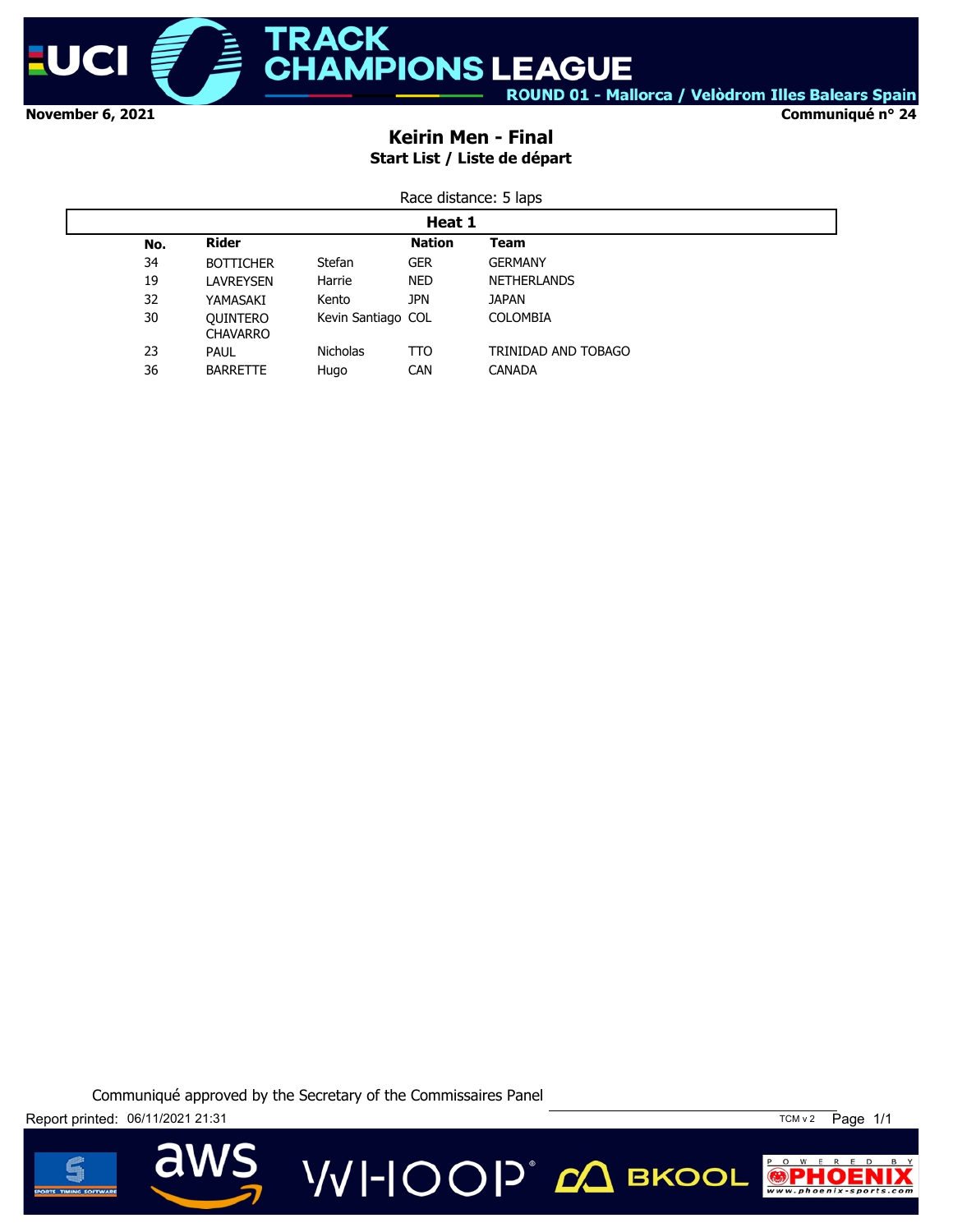

 **Semi-Finals Heat 1**

ROUND 01 - Mallorca / Velòdrom Illes Balears Spain

**Communiqué n° 25**

# **Sprint Women**

**Results / Résultats**

| Rank                      | <b>Bib</b> | <b>Name</b>                | Team               |       |          |                   |
|---------------------------|------------|----------------------------|--------------------|-------|----------|-------------------|
| 1                         | 3          | <b>HINZE Emma</b>          | <b>GERMANY</b>     | Time: | 11.332   | Speed: 63.536km/h |
| 2                         | 8          | <b>GENEST Lauriane</b>     | <b>CANADA</b>      |       | $+0.16$  |                   |
| 3                         | 2          | <b>BRASPENNINCX Shanne</b> | <b>NETHERLANDS</b> |       | $+0.243$ |                   |
| <b>Semi-Finals Heat 2</b> |            |                            |                    |       |          |                   |
| Rank                      | <b>Bib</b> | <b>Name</b>                | <b>Team</b>        |       |          |                   |
| 1                         | 4          | <b>FRIEDRICH Lea</b>       | <b>GERMANY</b>     | Time: | 11.355   | Speed: 63.408km/h |
| $\overline{2}$            |            | <b>MITCHELL Kelsey</b>     | <b>CANADA</b>      |       | $+0.041$ |                   |
| 3                         | 6          | STARIKOVA Olena            | <b>UKRAINE</b>     |       | $+0.206$ |                   |

VVI-IOOP® ДВКООL

Communiqué approved by the Secretary of the Commissaires Panel





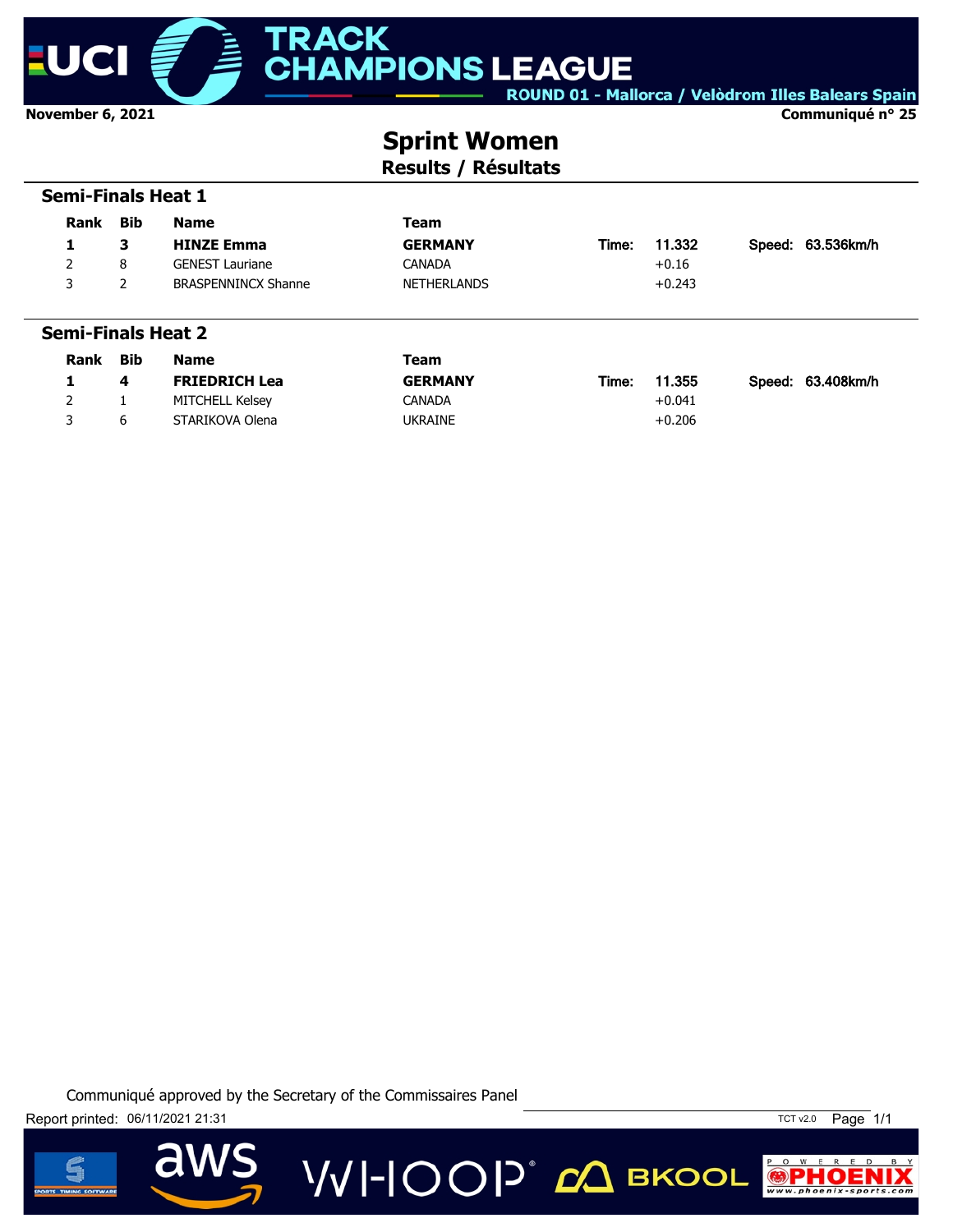

**Communiqué n° 26**

## **Sprint Women**

**Start List / Liste de départ**

**VVI-IOOP** ДВКООL

| <b>Final</b> | <b>Bib</b> | <b>Name</b>          | <b>Team</b>    |
|--------------|------------|----------------------|----------------|
|              | 3          | <b>HINZE Emma</b>    | GERMANY        |
|              |            | <b>FRIEDRICH Lea</b> | <b>GERMANY</b> |
|              |            |                      |                |

Communiqué approved by the Secretary of the Commissaires Panel

Report printed: 06/11/2021 21:31 TCT v2 Page 1/1



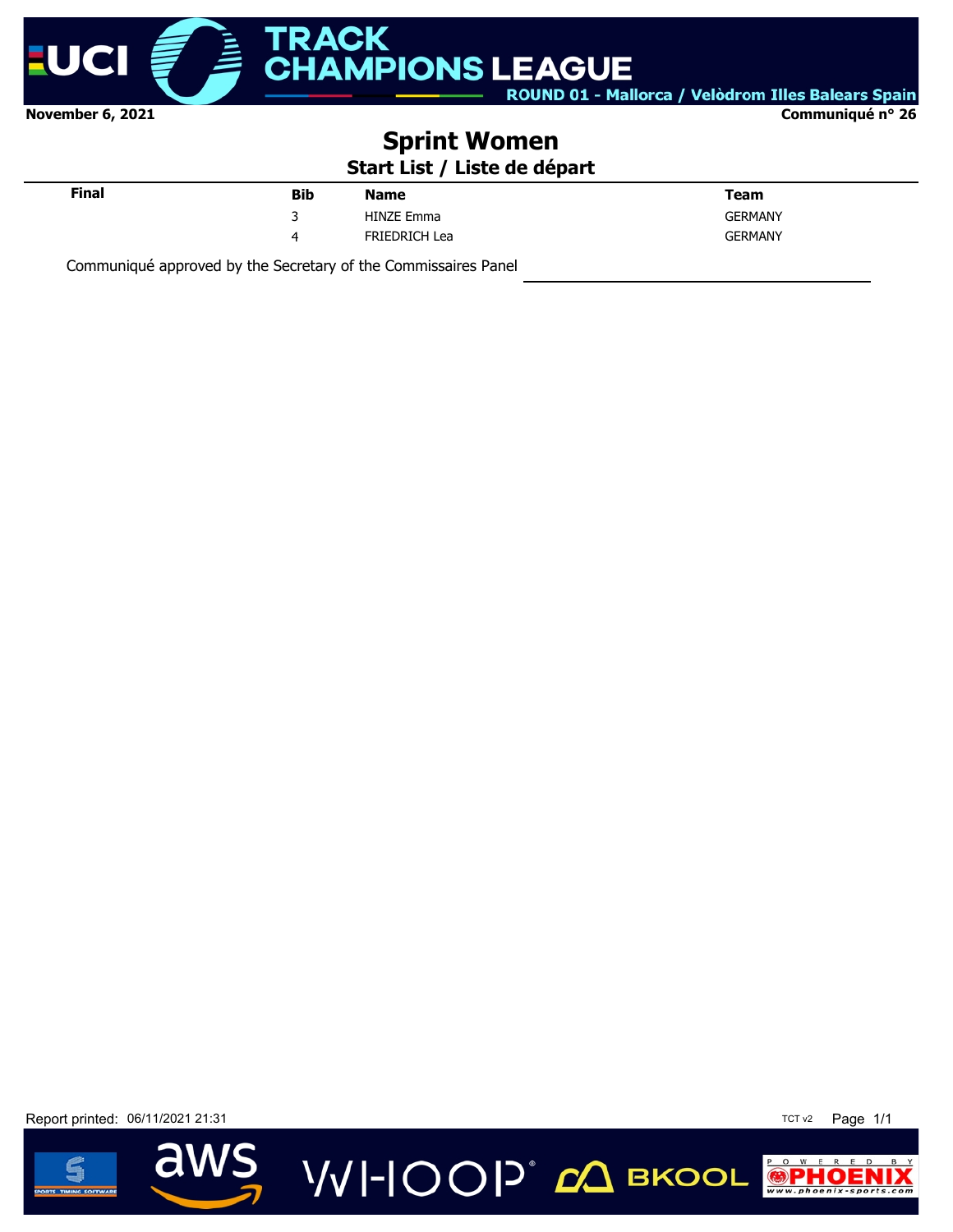

# **MPIONS LEAGUE**

**TRACK** 

ROUND 01 - Mallorca / Velòdrom Illes Balears Spain

**Communiqué n° 27**

#### **League Men Endurance Results / Résultats**

| Rank No.       |    | <b>Name</b>                | Team                 | scratch | <b>Elimination</b> | <b>Total Points</b> |
|----------------|----|----------------------------|----------------------|---------|--------------------|---------------------|
| $\mathbf{1}$   | 57 | <b>STRONG Corbin</b>       | <b>NEW ZEALAND</b>   | 20(1)   | 20(1)              | 40                  |
| $\overline{2}$ | 70 | LEITAO Iuri                | <b>PORTUGAL</b>      | 17(2)   | 13(4)              | 30                  |
| 3              | 65 | <b>HOOVER Gavin</b>        | <b>USA</b>           | 10(6)   | 17(2)              | 27                  |
| $\overline{4}$ | 69 | <b>GATE Aaron</b>          | <b>NEW ZEALAND</b>   | 9(7)    | 11(5)              | 20                  |
| 5              | 62 | EEFTING Roy                | <b>NETHERLANDS</b>   | 11(5)   | 9(7)               | 20                  |
| 6              | 56 | <b>MORA Sebastian</b>      | <b>SPAIN</b>         | 4(12)   | 15(3)              | 19                  |
| 7              | 63 | <b>BANASZEK Alan</b>       | <b>POLAND</b>        | 6(10)   | 10(6)              | 16                  |
| 8              | 67 | KUBOKI Kazushige           | <b>JAPAN</b>         | 8(8)    | 8(8)               | 16                  |
| 9              | 61 | <b>BRITTON Rhys</b>        | <b>GREAT BRITAIN</b> | 15(3)   | 1(15)              | 16                  |
| 10             | 71 | <b>MARTORELL HAGA Erik</b> | <b>SPAIN</b>         | 13(4)   | 2(14)              | 15                  |
| 11             | 59 | O'BRIEN Kelland            | <b>AUSTRALIA</b>     | 5(11)   | 7(9)               | 12                  |
| 12             | 66 | <b>SCARTEZZINI Michele</b> | <b>ITALY</b>         | 3(13)   | 4(12)              | 7                   |
| 13             | 64 | <b>HESTERS Jules</b>       | <b>BELGIUM</b>       | 7(9)    | 0(17)              | $\overline{7}$      |
| 14             | 58 | <b>CHALEL Yacine</b>       | <b>ALGERIA</b>       | 0(18)   | 6(10)              | 6                   |
| 15             | 72 | <b>TENE Rotem</b>          | <b>ISRAEL</b>        | 0(17)   | 5(11)              | 5                   |
| 16             | 60 | <b>DENS Tuur</b>           | <b>BELGIUM</b>       | 2(14)   | 3(13)              | 5                   |
| 17             | 55 | <b>CLANCY Ed</b>           | <b>GREAT BRITAIN</b> | 1(15)   | 0(16)              | 1                   |
| 18             | 68 | <b>IMHOF Claudio</b>       | SWITZERLAND          | 0(16)   | 0(18)              | 0                   |

Communiqué approved by the Secretary of the Commissaires Panel

Report printed: 06/11/2021 21:46 **www.provestand and a secretative corresponding** www.veloresults.com TCM 4 TCL v1 Page 1/1

VVI-IOOP® сД вкооц

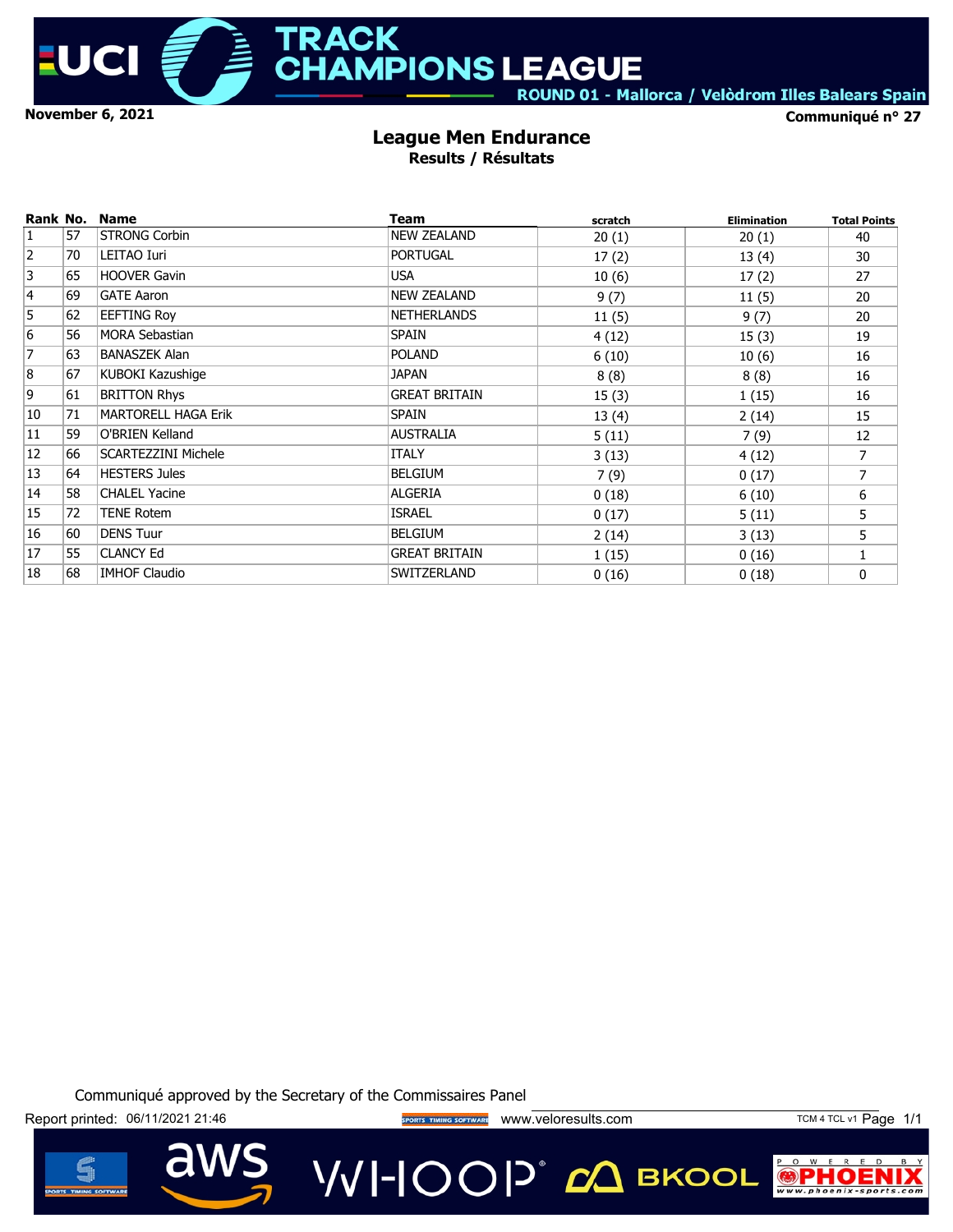

#### **Keirin Men - Final Results / Résultats**

|        | Rank | No. | Rider                   | <b>Nation</b> | Team               | Time / Diff |                              |
|--------|------|-----|-------------------------|---------------|--------------------|-------------|------------------------------|
| Heat 1 |      |     |                         |               |                    |             |                              |
|        |      | 34  | <b>BOTTICHER Stefan</b> | GER           | <b>GERMANY</b>     |             | Time:10.320 Speed:69.765km/h |
|        |      | 19  | <b>LAVREYSEN Harrie</b> | <b>NED</b>    | <b>NETHERLANDS</b> | $+0.046$    |                              |
|        | 3    | 20  | <b>HOOGLAND Jeffrey</b> | <b>NED</b>    | <b>NETHERLANDS</b> | $+0.125$    |                              |
|        | 4    | 23  | <b>PAUL Nicholas</b>    | TTO           | TRINIDAD AND TOBAG | $+0.278$    |                              |
|        |      | 36  | <b>BARRETTE Hugo</b>    | <b>CAN</b>    | <b>CANADA</b>      | $+0.528$    |                              |
|        |      | 32  | YAMASAKI Kento          | jpn           | <b>JAPAN</b>       | $+0.557$    |                              |

Communiqué approved by the Secretary of the Commissaires Panel





 $\overline{\mathbf{d}}$ 

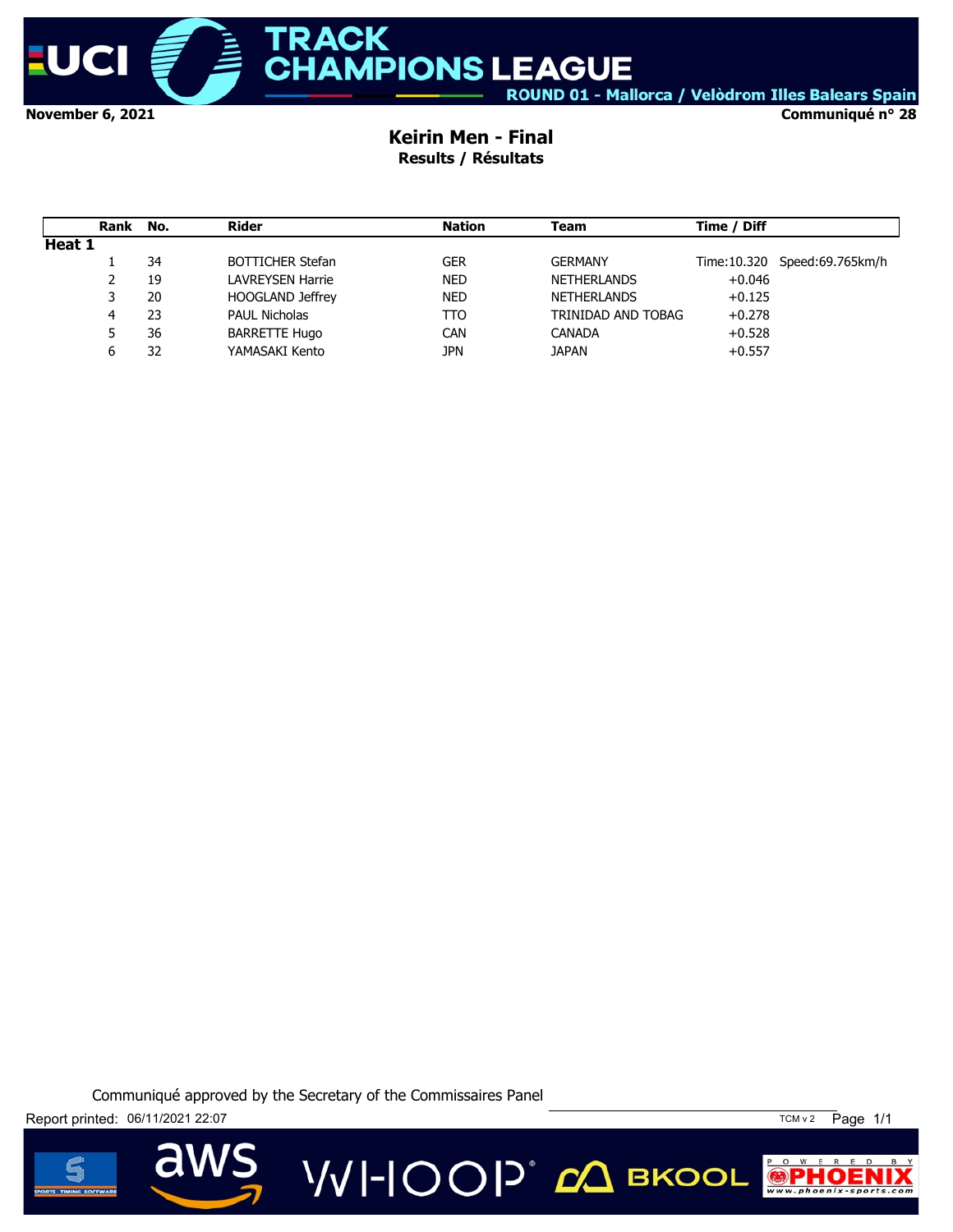

# **TRACK AMPIONS LEAGUE**

ROUND 01 - Mallorca / Velòdrom Illes Balears Spain

**Communiqué n° 29**

#### **League Men Sprint Results / Résultats**

| Rank No.       |    | <b>Name</b>                             | Team                | <b>Sprint</b> | Keirin | <b>Total Points</b> |
|----------------|----|-----------------------------------------|---------------------|---------------|--------|---------------------|
| $\mathbf{1}$   | 19 | <b>LAVREYSEN Harrie</b>                 | <b>NETHERLANDS</b>  | 20(1)         | 17(2)  | 37                  |
| $\overline{2}$ | 34 | <b>BOTTICHER Stefan</b>                 | <b>GERMANY</b>      | 13(4)         | 20(1)  | 33                  |
| 3              | 20 | <b>HOOGLAND Jeffrey</b>                 | <b>NETHERLANDS</b>  | 15(3)         | 15(3)  | 30                  |
| $\overline{4}$ | 23 | <b>PAUL Nicholas</b>                    | TRINIDAD AND TOBAGO | 11(5)         | 13(4)  | 24                  |
| 5              | 31 | <b>IAKOVLEV Mikhail</b>                 | <b>RUSSIA</b>       | 17(2)         | 1(15)  | 18                  |
| 6              | 30 | <b>QUINTERO CHAVARRO Kevin Santiago</b> | <b>COLOMBIA</b>     | 8(8)          | 8(8)   | 16                  |
| $\overline{7}$ | 33 | <b>HELAL Rayan</b>                      | <b>FRANCE</b>       | 9(7)          | 5(11)  | 14                  |
| 8              | 24 | LENDEL Vasilijus                        | LITHUANIA           | 4(12)         | 9(7)   | 13                  |
| 9              | 28 | <b>DERACHE Tom</b>                      | <b>FRANCE</b>       | 5(11)         | 7(9)   | 12                  |
| 10             | 36 | <b>BARRETTE Hugo</b>                    | <b>CANADA</b>       | 0(17)         | 11(5)  | 11                  |
| 11             | 32 | YAMASAKI Kento                          | <b>JAPAN</b>        | 1(15)         | 10(6)  | 11                  |
| 12             | 26 | <b>RUDYK Mateusz</b>                    | <b>POLAND</b>       | 10(6)         | 0(16)  | 10                  |
| 13             | 27 | TJON EN FA Jair                         | <b>SURINAME</b>     | 7(9)          | 2(14)  | 9                   |
| 14             | 25 | SPIES Jean                              | SOUTH AFRICA        | 0(18)         | 6(10)  | 6                   |
| 15             | 21 | LEVY Maximilian                         | <b>GERMANY</b>      | 3(13)         | 3(13)  | 6                   |
| 16             | 22 | <b>DMITRIEV Denis</b>                   | <b>RUSSIA</b>       | 6(10)         | 0(17)  | 6                   |
| 17             | 29 | CASTLE Jordan                           | <b>NEW ZEALAND</b>  | 0(16)         | 4(12)  | 4                   |
| 18             | 35 | ANGSUTHASAWIT Jai                       | THAILAND            | 2(14)         | 0(18)  | $\overline{2}$      |

Communiqué approved by the Secretary of the Commissaires Panel

Report printed: 06/11/2021 21:56 **www.provestage and the second and vertical vertical vertical vertical vertical** www.veloresults.com **TCM 4 TCL v1 Page 1/1** 

a



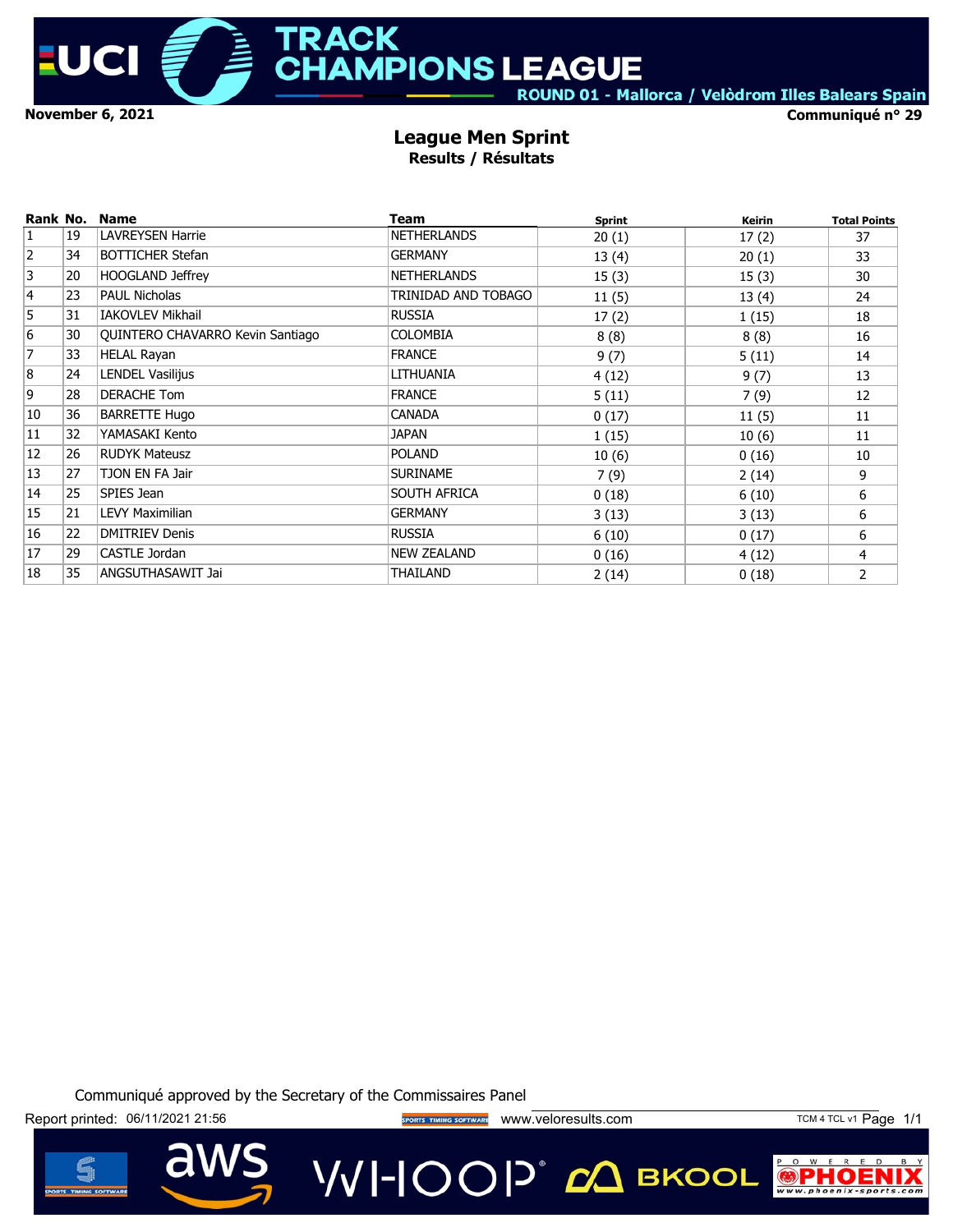

# **IPIONS LEAGUE**

ACK

ROUND 01 - Mallorca / Velòdrom Illes Balears Spain

**Communiqué n° 30**

#### **Elimination Men Results / Résultats**

Race distance: 9 km (36 laps)

| Elapsed time: |  |
|---------------|--|
|               |  |

Average Speed:

| Rank Bib |    | <b>Name</b>                | <b>Nation</b> | <b>Team</b>          | <b>Laps Down</b> |
|----------|----|----------------------------|---------------|----------------------|------------------|
| 1        | 57 | <b>STRONG Corbin</b>       | NZL           | <b>NEW ZEALAND</b>   |                  |
| 2        | 65 | <b>HOOVER Gavin</b>        | <b>USA</b>    | <b>USA</b>           |                  |
| 3        | 56 | <b>MORA Sebastian</b>      | <b>ESP</b>    | <b>SPAIN</b>         |                  |
| 4        | 70 | LEITAO Iuri                | <b>POR</b>    | <b>PORTUGAL</b>      |                  |
| 5        | 69 | <b>GATE Aaron</b>          | <b>NZL</b>    | <b>NEW ZEALAND</b>   |                  |
| 6        | 63 | <b>BANASZEK Alan</b>       | <b>POL</b>    | <b>POLAND</b>        |                  |
| 7        | 62 | <b>EEFTING Roy</b>         | <b>NED</b>    | <b>NETHERLANDS</b>   |                  |
| 8        | 67 | KUBOKI Kazushige           | <b>JPN</b>    | <b>JAPAN</b>         |                  |
| 9        | 59 | O'BRIEN Kelland            | <b>AUS</b>    | <b>AUSTRALIA</b>     |                  |
| 10       | 58 | <b>CHALEL Yacine</b>       | ALG           | <b>ALGERIA</b>       |                  |
| 11       | 72 | <b>TENE Rotem</b>          | <b>ISR</b>    | <b>ISRAEL</b>        |                  |
| 12       | 66 | <b>SCARTEZZINI Michele</b> | ITA           | <b>ITALY</b>         |                  |
| 13       | 60 | <b>DENS Tuur</b>           | <b>BEL</b>    | <b>BELGIUM</b>       |                  |
| 14       | 71 | <b>MARTORELL HAGA Erik</b> | <b>ESP</b>    | <b>SPAIN</b>         |                  |
| 15       | 61 | <b>BRITTON Rhys</b>        | <b>GBR</b>    | <b>GREAT BRITAIN</b> |                  |
| 16       | 55 | <b>CLANCY Ed</b>           | <b>GBR</b>    | <b>GREAT BRITAIN</b> |                  |
| 17       | 64 | <b>HESTERS Jules</b>       | <b>BEL</b>    | <b>BELGIUM</b>       |                  |
| 18       | 68 | <b>IMHOF Claudio</b>       | SUI           | SWITZERLAND          |                  |

Communiqué approved by the Secretary of the Commissaires Panel

Report printed: 06/11/2021 21:54 **Way of the Secret Prince of Development COV** Veloresults.com TCM v4 Page 1/1

**VVI-IOOP** 20 BKOOL



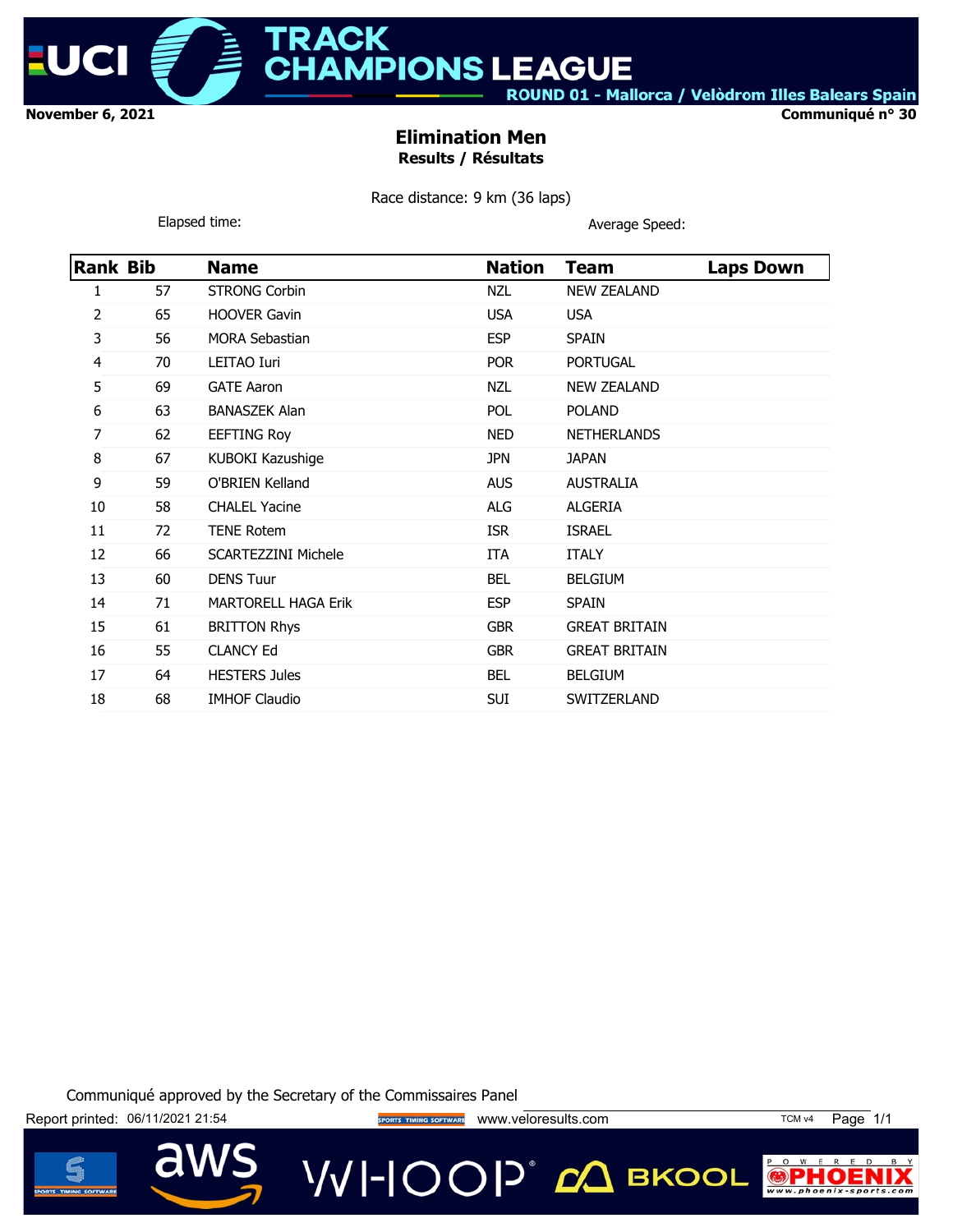

# **RACK HAMPIONS LEAGUE**

ROUND 01 - Mallorca / Velòdrom Illes Balears Spain

**Communiqué n° 31**

# **Sprint Women**

**Results / Résultats**

|              |   | <b>Rank Bib Name</b> | Team           |              |                   |
|--------------|---|----------------------|----------------|--------------|-------------------|
| <b>Final</b> |   |                      |                |              |                   |
|              | З | <b>HINZE Emma</b>    | <b>GERMANY</b> | Time: 11.290 | Speed: 63.773km/h |
|              | 4 | <b>FRIEDRICH Lea</b> | <b>GERMANY</b> | $+0.081$     |                   |

VVI-IOOP® сД вкооц

Communiqué approved by the Secretary of the Commissaires Panel

Report printed: 06/11/2021 22:10 TCT v2.0 Page 1/1